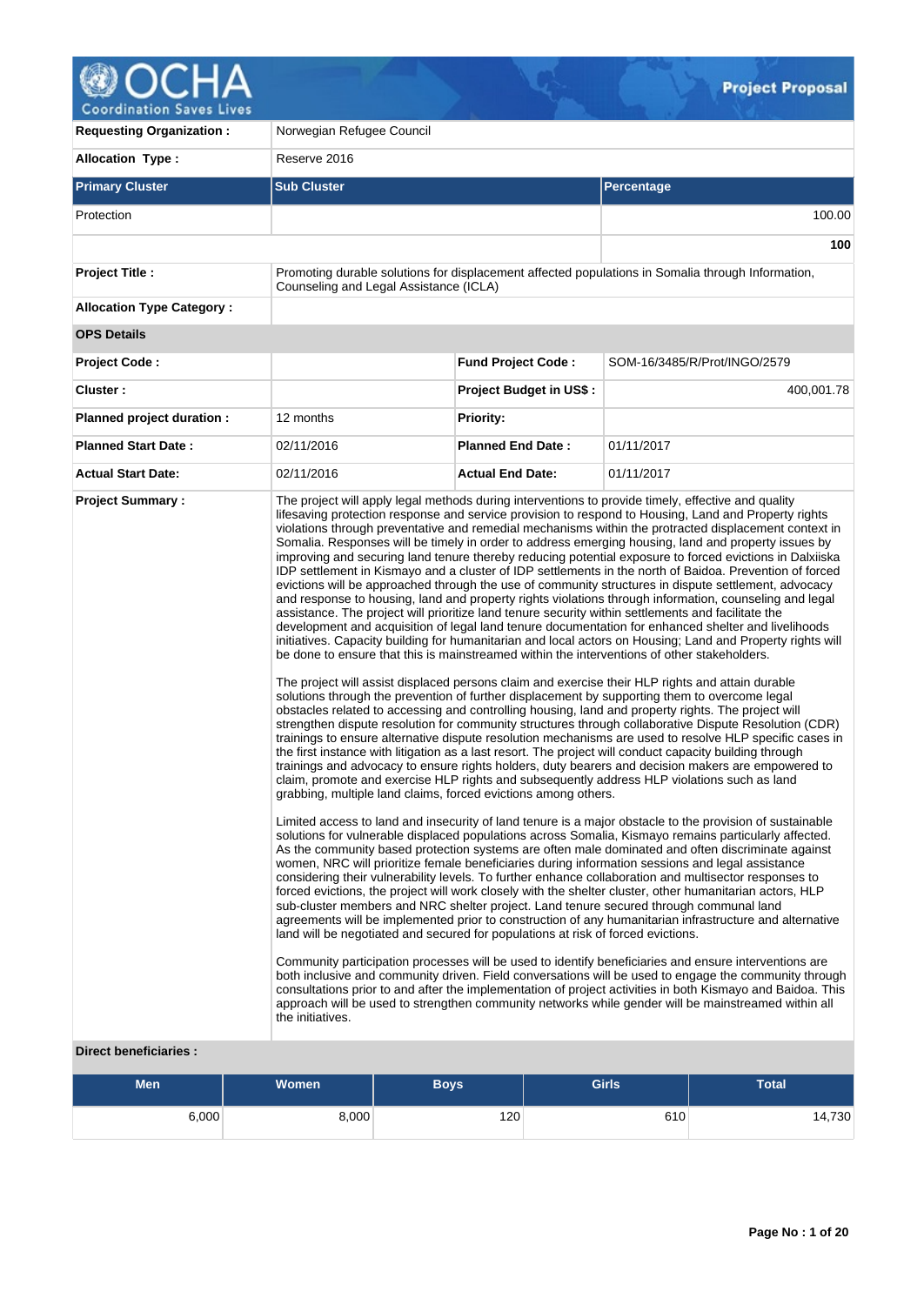# **Other Beneficiaries :**

| <b>Beneficiary name</b>                   | <b>Men</b> | Women | <b>Boys</b> | <b>Girls</b> | <b>Total</b>    |
|-------------------------------------------|------------|-------|-------------|--------------|-----------------|
| Internally Displaced People/Returnees     | 4,900      | 6,500 | 100         | 500          | 12,000          |
| People in Host Communities                | 980        | 1,390 | 20          | 110          | 2,500           |
| Staff (own or partner staff, authorities) | 100        | 100   |             |              | 200             |
| Committees                                | 20         | 10    |             |              | 30 <sup>1</sup> |
| Indirect Beneficiaries:                   |            |       |             |              |                 |

# **Catchment Population:**

# **Link with allocation strategy :**

Proposed project corresponds to objective two of integrated response to IDPs in Kismayo and Baidoa. NRC's proposed interventions will focus on provision of timely, effective and quality lifesaving protection response and service provision to prevent or respond to existing and emerging Housing, Land and Property concerns in Kismayo and Baidoa. The responses will be timely and informed by NRC's past experience in the implementation of Information Counseling and Legal Assistance projects in Kismayo and Baidoa . NRC's experience in using legal methods to secure land tenure, provide legal assistance and use community structures to resolve HLP specific disputes will be applied in in response to HLP specific violations such as forced evictions in Dalxiiska IDP settlement in Kismayo and a cluster of IDP settlements in the north of Baidoa. Since May 2015, NRC has facilitated the issuance of 2000 land titles at household level to IDPs in Baidoa town . NRC will draw from this experience to ensure land tenure is legally secured in target locations in both Kismayo and Baidoa. In both Kismayo and Baidoa, NRC has addressed forced evictions through a multisector response to housing, land and property issues by starting with detailed joint assessments with the protection cluster, fundamentally responding to immediate needs of at risk populations, improving and securing their land tenure and subsequently reducing the potential exposure to and minimizing the impact of forced evictions. NRC will replicate past approaches within this action in addressing forced evictions and ensure HLP violations are avoided.

NRC project activities will prioritize the most vulnerable through a multisector response, strengthen the protection of displaced and other vulnerable groups in support of durable solution programming . NRC will implement all activities directly. NRC has a well-established staff presence in the location proposed for these actions that include legal personnel, advisers, lawyers, project officers, paralegals and human rights monitors with expertise in Housing, Land and Property rights. Direct implementation will guarantee quality and timely response to needs. NRC has established viable relations with communities and leaders in the targeted locations and through the integrated multisector project will plan and strive towards complimentarity of action by ensuring that activities within the shelter, education, WASH, Information Counseling and Legal Assistance (ICLA) and Food Security are implemented in concert in all the target locations.

#### **Sub-Grants to Implementing Partners :**

| <b>Partner Name</b>                                    |                             | <b>Partner Type</b>     |  | <b>Budget in US\$</b>       |  |  |  |  |  |
|--------------------------------------------------------|-----------------------------|-------------------------|--|-----------------------------|--|--|--|--|--|
|                                                        |                             |                         |  |                             |  |  |  |  |  |
| Other funding secured for the same project (to date) : |                             |                         |  |                             |  |  |  |  |  |
|                                                        | <b>Other Funding Source</b> |                         |  | <b>Other Funding Amount</b> |  |  |  |  |  |
|                                                        |                             |                         |  |                             |  |  |  |  |  |
| Organization focal point:                              |                             |                         |  |                             |  |  |  |  |  |
| Name                                                   | <b>Title</b>                | <b>Email</b>            |  | Phone                       |  |  |  |  |  |
| Barnabas Asora                                         | Head of Progams             | Barnabas.Asora@nrc.no   |  | +254 790 205708             |  |  |  |  |  |
| Abdelgadir Ahmed                                       | <b>Country Direcor</b>      | abdelgadir.ahmed@nrc.no |  | +252 618454597              |  |  |  |  |  |
| <b>BACKGROUND</b>                                      |                             |                         |  |                             |  |  |  |  |  |
| 1. Humanitarian context analysis                       |                             |                         |  |                             |  |  |  |  |  |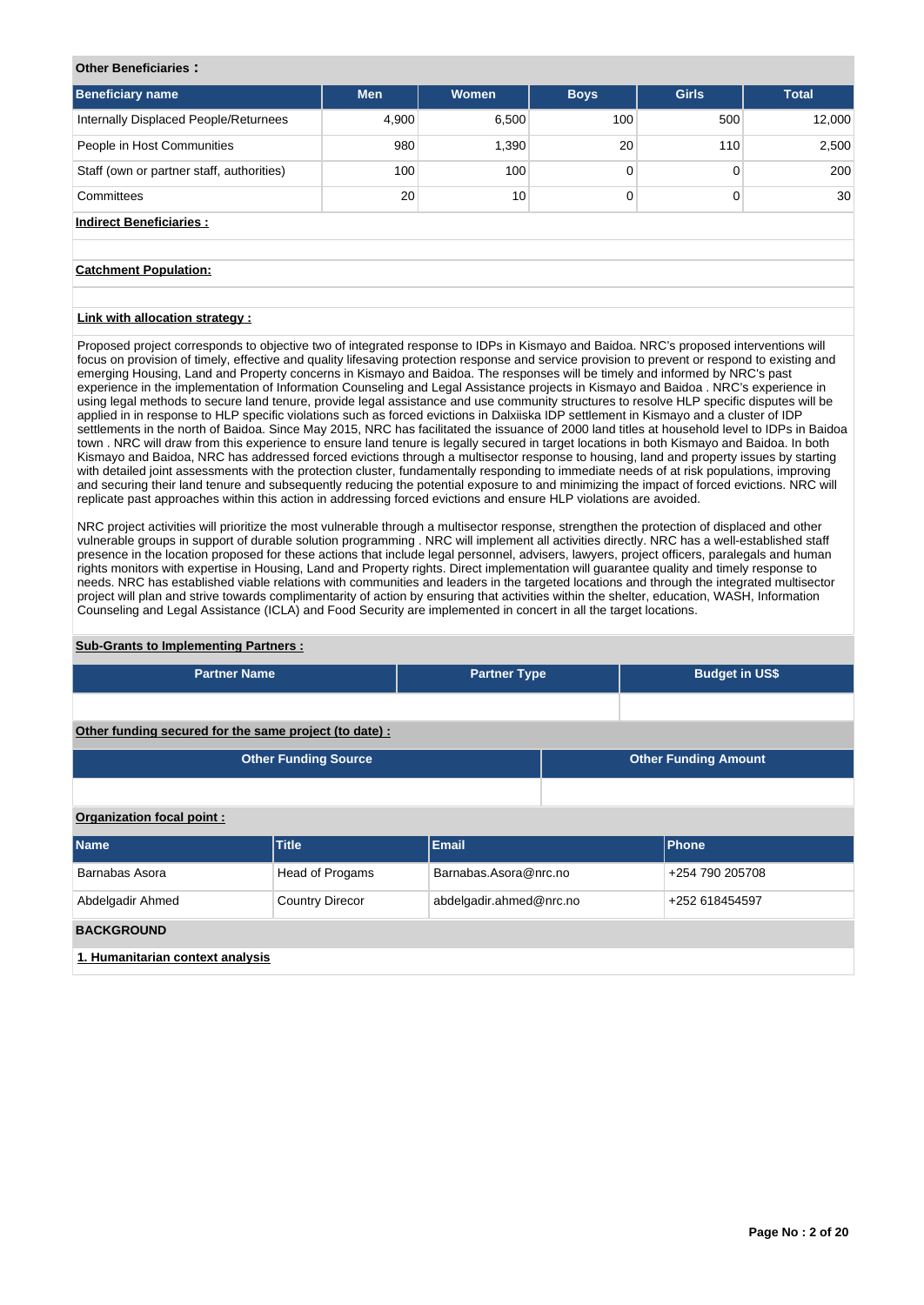There are still an estimated 1.1 million internally displaced people (IDPs) in Somalia who are exposed to high degree of rights violations, such as gender-based violence or forced evictions. 95% of all forced evictions affected IDPs, resulted in further rights violations, loss of shelter, livelihoods and restricted access to humanitarian services. Housing, land and property rights is therefore a key area of focus in any integrated response in Somalia. Despite the slight improvement in food security indicators, the plight of the internally displaced remains dire, needing a combination of both urgent support and sustained resilience building interventions to mitigate the effects of the recurrent natural and manmade shocks.

Forced evictions, poor livelihood opportunities, forced recruitment and lack of basic services encompass some of the daily challenges that the Internally Displaced Persons (IDPs) in Somalia encounter.

According to the Norwegian Refugee Council's (NRC's) 2015 eviction tracker matrix, approximately 129,142 individuals were forcefully evicted in South Central Somalia alone and of these, 4,866 individuals were from Kismayo while 615 were from Baidoa. Between January and May 2016, 44,320 individuals have been forcefully evicted throughout Somalia, 900 of these in Kismayo . NRC has provided assistance to 300 Housing, Land and Property (HLP) specific cases reported at counseling centers in Kismayo and Baidoa through legal counseling and mediation. While 90% of the forced evictions reported are often at settlement level, individual cases of forced evictions at household level are rampant in Kismayo and Baidoa specifically affecting women or female headed households. This presents a need for both preventive and remedial HLP specific responses to address these violations and subsequently provide life- saving and sustainable interventions through a multisector based response to forced evictions. Such responses require an all-inclusive and well-coordinated approach.

The recent announcement by the Kenya Government on Dadaab closure has also generated a combination of both spontaneous and facilitated returns, it is foreseen that the reactions this position has elicited will result in increased movement to Jubbaland and specifically to Kismayo where most of the refugees that are currently in Dadaab originate from . An accelerated return or mass influx of returns will increase demand on basic services and most importantly increase pressure and ultimately conflict on land. Pressure on basic service might lead to multiple secondary displacements, expansion of IDP settlements, congestion in already established settlements and significantly increase HLP related conflicts.

There is a huge gap between eviction prevention and response. Weak legal and policy frameworks and weak governance structures do not provide IDPs and returnees with adequate protection that would ensure their enjoyment of HLP rights. There is a need to ensure that HLP rights violations including the lack of protection from forced evictions and the existing land tenure systems are managed to protect all those in need. It is foreseen that the limited access to land in the areas of displacement and return coupled with the lack of livelihood opportunities will result in negative coping mechanisms that will ultimately expose the vulnerable populations to protection risks such as gender based violence, child labor and forced recruitment by armed groups.

Addressing protection concerns and supporting activities such as shelter and education services that enhance the protective environment of the most vulnerable is thus vital for the adoption of an integrated response model in IDP settlements. This will form the key focus of this intervention.

# **2. Needs assessment**

NRC conducted needs assessments using both qualitative and quantitative approaches; focus groups, key informant and household interviews. Findings of the assessments were used to determine beneficiary numbers for this project. According to a 2015 multisector assessment conducted in Baidoa, a June 2015 Rapid assessment on forced evictions in Kismayo and a 2016 ICLA durable solutions assessment conducted by NRC in Kismayo (attached), land tenure issues present multiple obstacles on prospects for durable solutions in Somalia. This is coupled by weak government structures, poor legal and policy frameworks that are unable to protect the most vulnerable. A high illiteracy level amongst IDPs specifically women and girls limit their understanding of the need for land tenure documentation and exposes them to multiple HLP related challenges. Information on HLP rights for women need to be properly channeled through existing community structures, often male dominated to address discriminatory practices that hinder women's ability to claim and exercise their HLP rights. Women in Somalia are often expected to claim their HLP rights through a male relative. This position has led to increased evictions at the household level.

It is proposed that shelter interventions be focused on approaches that promote gender equality in distribution of inputs and the selection of heads of households as this promotes HLP rights and ensures women's access to property is enhanced. Shelter interventions should mainstream protection in construction taking into account the privacy, safety, integrity and dignity of beneficiaries. Local authorities need to be capacitated through trainings and advocacy to ensure their roles as duty bearers and decision makers are recognized. A multifaceted and coordinated approach to HLP led by the protection cluster will ensure HLP is mainstreamed in humanitarian interventions hence protecting beneficiary rights to HLP. HLP remains a major threat to the protection environment of displacement affected populations as evident by the rampant forced evictions in Mogadishu, Kismayo and Baidoa. Evictions are conducted without reference or adherence to any legal procedures.

The national legal and policy frameworks for refugees and IDPs in Somalia remain weak despite the fact that various local administrations are working for the protection and assistance of people of concern. With relative stability in Kismayo and Baidoa, some IDPs and refugees from neighboring countries are spontaneously returning. Many of these groups relapse into IDP life contributing to an ever increasing number of those in need. These groups often face discrimination and rights violations resulting from housing, land and property issues.

It is evident that a need for an integrated response to vulnerable displacement affected populations exists as the only means to promote the attainment of durable solutions. NRC will therefore implement activities aimed at supporting the return of IDPs and refugees to their areas of origin, while also pursuing local integration where feasible. NRC will also implement reintegration activities through community based projects benefitting both returnees and host communities, on HLP rights. Such coordinated action will help ensure sustainable return and mitigate the potential for secondary displacement. NRC will work with stakeholders at all levels to ensure the durable solutions of return, reintegration and resettlement are realized.

NRC's implementation modalities will include provision of information on rights, remedies and entitlements on HLP, legal counseling on available options to address these rights violations, legal assistance for HLP specific cases, Eviction monitoring, prevention and response and Collaborative dispute resolution(CDR) for HLP disputes reported and an integrated response to forced evictions using a multisector approach.

## **3. Description Of Beneficiaries**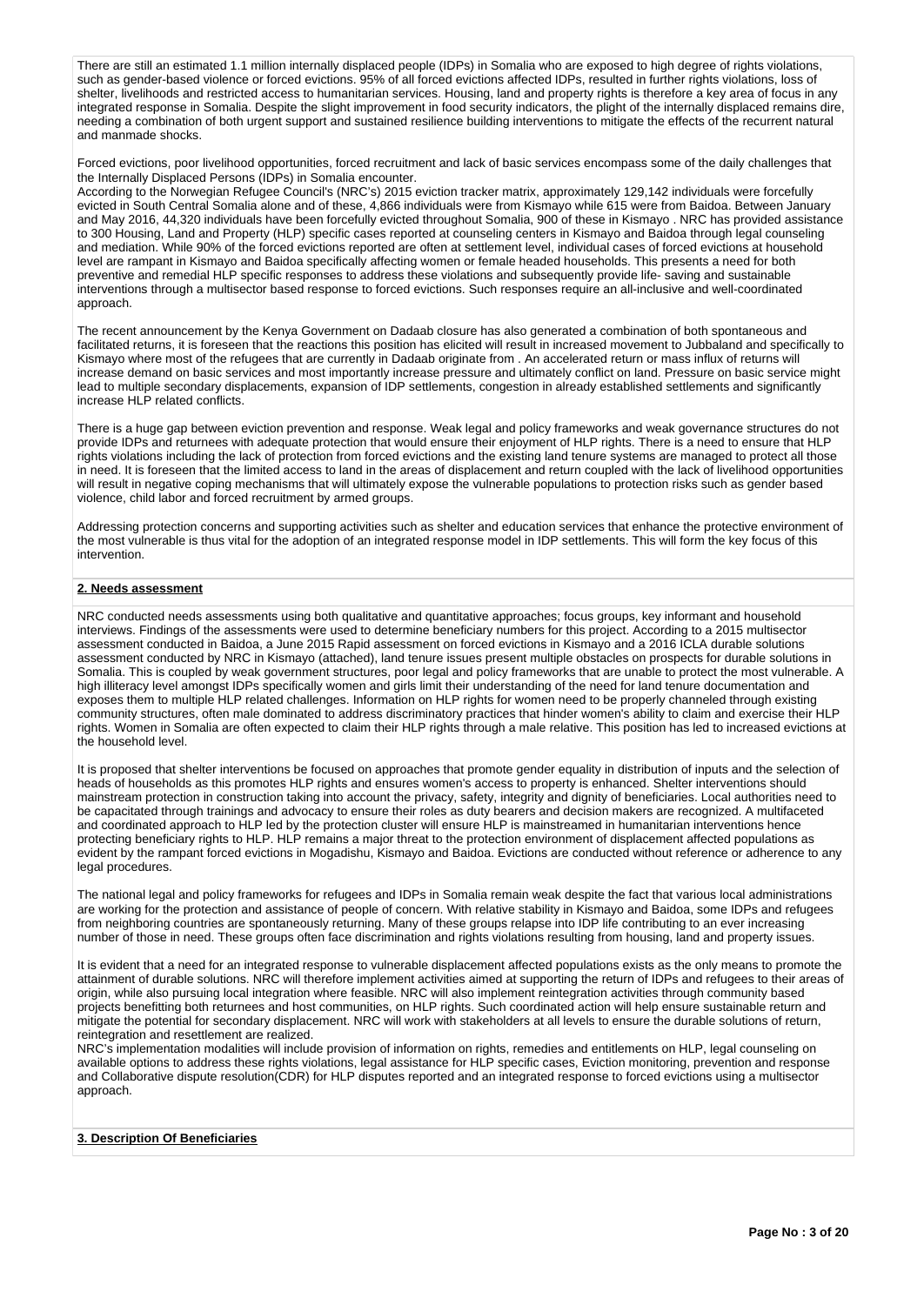NRC will target Displacement Affected Populations including IDPs, refugees, returnees, locally integrating, host community and other vulnerable groups in Kismayo and Baidoa. The direct beneficiaries will be men and women with specific consideration for female headed households. The beneficiaries will be identified and selected through a participatory community process conducted at Dalxiiska IDP settlement in Kismayo and a cluster of IDP settlements in the north of Baidoa. Vulnerability assessments will be conducted to ensure at risk populations are given priority , properly targeted and provided with appropriate support and intervention. Risks will be mapped and will include forced evictions among others. Given the nature of the legal work that requires informed consent from adults, direct beneficiaries of this project will be men and women and HLP specific responses will be provided through head of household or adult clients seeking legal assistance for an HLP specific case. Capacity building initiatives will target pre-selected and existing community based structures, local and existing community based structures, local actors and humanitarian actors. These interventions will indirectly benefit members of households represented by the direct beneficiaries and clients accessing services and from those supported through capacity building initiatives.

#### **4. Grant Request Justification**

NRC's funding request is guided by a strong and longstanding physical presence in all the locations proposed for this action . NRC has established and maintained good relations with local administrations and communities and as a result enjoys widespread acceptance in these locations. NRC's experience and expertise in implementing multisector programs and outstanding capabilities in ICLA programming enable it to completely deliver all the results expected of this action. NRC requests for USD 400, 000 to support HLP activities targeting 14730 beneficiaries. The ICLA program will support target groups to overcome legal obstacles related to HLP. Activities will focus on protection cluster strategic focus on prevention of forced evictions and security of land tenure and shall include;

1. Provision of information on HLP where individuals and groups shall be provided with accurate, reliable and timely, and updated information on HLP rights, remedies and entitlements and how they can claim and exercise them. Through community outreach, women will be targeted to ensure information on HLP rights, remedies and entitlements are provided to them at household level given their social roles in society that often limit their access to HLP services and protections. IEC materials on HLP will ensure women's rights are promoted and male actors in society will be engaged in the process.

2. Legal counseling through individual advice and orientation on available legal options for cases reported will be provided to women at counseling centers and through mobile legal aid clinics. This will ensure women are afforded privacy when accessing legal services and choosing legal options without putting them at risk.

3. Legal assistance will be offered mainly to women who are the most vulnerable groups faced with HLP cases. Collaborative Dispute Resolution approaches (CDR) are the most effective in addressing HLP cases in Somalia given the weak legal and policy frameworks required for them to access justice through the formal system and fair representation of women at community based dispute resolution mechanisms where HLP cases are resolved will be promoted through capacity building interventions for these committees. This will ensure cultural, religious and social obstacles that bar women from accessing the justice system without a male relative are mitigated affording women fair hearing and fair trial during land dispute resolutions. Women will be encouraged to report HLP cases. Paralegals and mobile legal aid clinics will increase access to legal assistance for HLP specific cases.

4. Capacity building through trainings for duty bearers, decision makers and beneficiaries will be conducted to address obstacles in obtaining durable solutions. Women will be prioritised during beneficiary selection and targeting for HLP and dispute resolution trainings to increase their knowledge on HLP and application of alternative dispute resolution mechanisms to address HLP at community and local level.

5. Eviction response for at risk populations in target locations will be provided through a multi sector and interagency approach including complementarity of existing projects addressing these issues. NRC will ensure beneficiaries at risk of a forced eviction are identified and mapped and responses clearly defined to meet both immediate and long term needs in order to protect and promote their HLP rights and subsequently sustain their livelihoods in areas of displacement and return.

The proposed Information, Counseling and Legal assistance interventions will increase beneficiaries' access to HLP rights and empower them to seek legal remedies aimed at securing their land tenure and protecting them from forced evictions. Legal Assistance will be a last resort and will be used to ensure perpetrators of HLP violations are held accountable. Beneficiaries will also be counseled to enable them make informed decisions on choices and regarding HLP issues.

# **5. Complementarity**

Proposed project will complement NRC's ICLA project activities addressing HLP specific needs of IDPs in Kismayo and Baidoa. NRC's proposed interventions focus on provision of timely, effective and quality lifesaving protection response and service provision to prevent and respond to Housing, Land and Property issues in Kismayo and Baidoa through Information Counseling and Legal Assistance projects in Kismayo and Baidoa since 2013.

In response to HLP needs of displacement affected populations in these locations, NRC's experience in using legal methods to secure land tenure, provide legal assistance and use community structures to resolve HLP specific disputes will be used to respond to HLP specific violations such as forced evictions in Dalxiiska IDP settlement in Kismayo and a conglomeration of IDP settlements in the north of Baidoa.

Since May 2015, NRC has facilitated the issuance of over 2000 land titles at household level to IDPs in Baidoa town and NRC will draw from this experience to ensure land tenure is legally secured in target locations in Kismayo and Baidoa. In both Kismayo and Baidoa, NRC has addressed forced evictions through a multisector response to housing, land and property issues using detailed and joint assessments with the protection cluster, fundamentally responding to immediate needs of at risk populations, improving and securing their land tenure subsequently reducing the impact of forced evictions that cause the largest humanitarian emergencies in urban settings.

In response to the needs in Dalxiiska IDP settlement in Kismayo and a conglomeration of IDP settlements in the north of Baidoa, NRC will apply these approaches to address forced evictions and ensure HLP violations are avoided.

#### **LOGICAL FRAMEWORK**

# **Overall project objective**

Vulnerable displacement affected populations in Dalxiiska IDP settlement in Kismayo and a conglomeration of IDP settlements in the north of Baidoa are able to claim and exercise their Housing, Land and Property rights and attain a durable solution.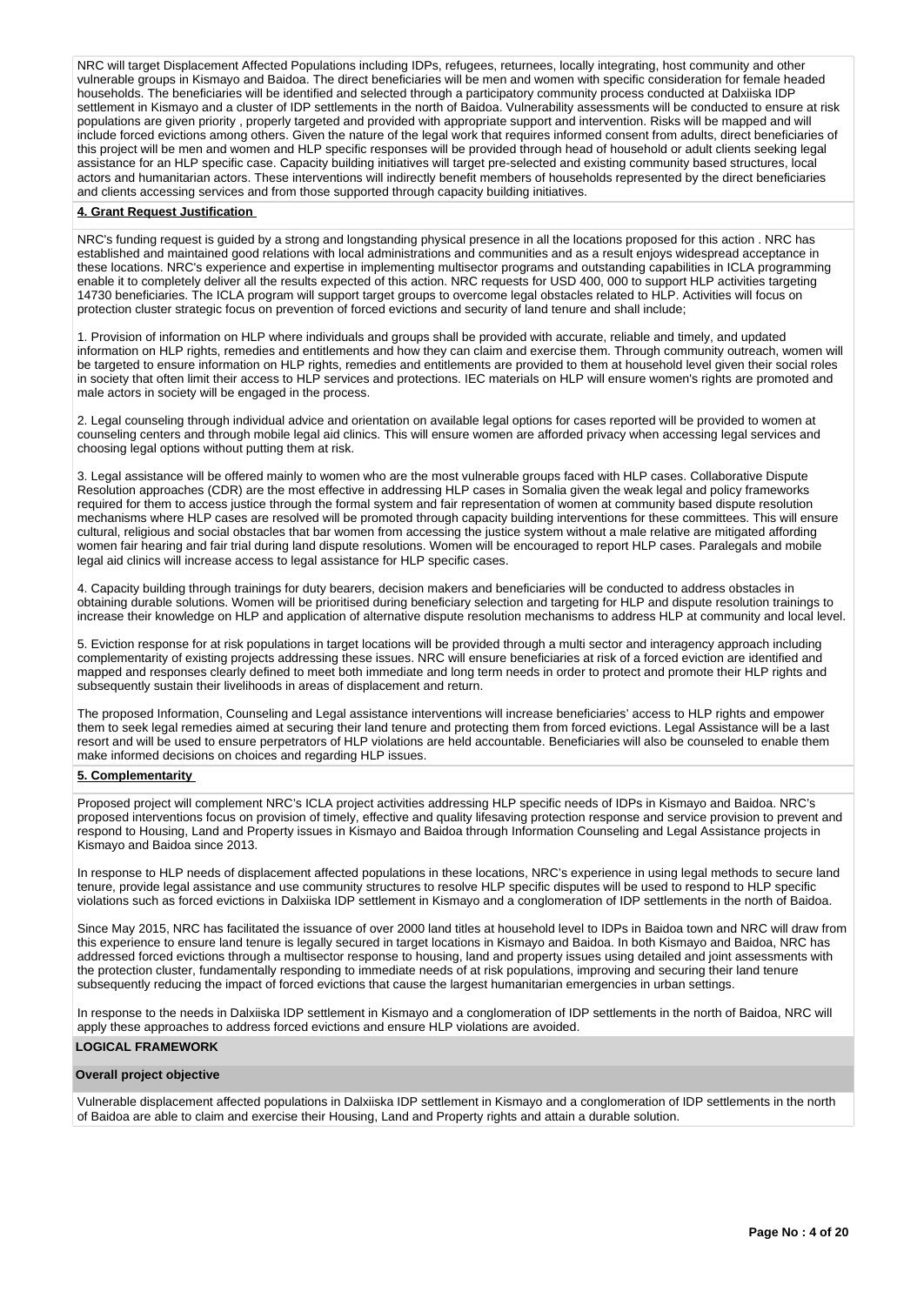| <b>Protection</b>                                                                                                                                                             |                                          |                                 |  |  |  |  |  |  |  |  |
|-------------------------------------------------------------------------------------------------------------------------------------------------------------------------------|------------------------------------------|---------------------------------|--|--|--|--|--|--|--|--|
| <b>Cluster objectives</b>                                                                                                                                                     | Strategic Response Plan (SRP) objectives | <b>Percentage of activities</b> |  |  |  |  |  |  |  |  |
| To improve protective environment for IDPs<br>and other vulnerable groups in particular<br>through enhanced protection interventions to<br>support durable solutions for IDPs | Somalia HRP 2016                         | 80                              |  |  |  |  |  |  |  |  |
| To improve operational response capacity<br>through capacity development, strategic<br>advocacy and humanitarian dialogues                                                    | Somalia HRP 2016                         | <b>20</b>                       |  |  |  |  |  |  |  |  |

**Contribution to Cluster/Sector Objectives :** Overall Objective: Beneficiaries obtain improved security of tenure in area of displacement or area of return and reintegration

Through information, counseling, legal assistance and collaborative dispute resolution the project will improve the protective environment for IDPs and other vulnerable groups in particular through enhanced protection interventions to promote durable solutions for IDPs. Capacity building through trainings on HLP ad Collaborative dispute mechanisms will improve the operational response capacity through capacity development, strategic advocacy and humanitarian dialogue.

# **Outcome 1**

1.1. % of male and female beneficiaries who competently identify, and report exercising and claiming their HLP rights and responsibilities as a result of NRC services

## **Output 1.1**

## **Description**

1.1.1 Beneficiaries receive information on HLP rights

NRC will provide beneficiaries with credible, reliable and timely information on their HLP rights, remedies and entitlements. This information will be provided through group information sessions and Information, Education and Communication materials developed, translated and disseminated among beneficiaries and key stakeholders. This information will ensure beneficiaries are empowered to exercise and claim their HLP rights.

## **Assumptions & Risks**

Access to community and insecurity

NRC recognizes that insecurity and access pose a major risk to project implementation in Somalia. NRC assumes that the security situation at the proposed project locations will remain calm and that the good relationship between NRC and the authorities will remain good hence increased access to project locations and target beneficiaries during the implementation of these project activities.

## **Activities**

## **Activity 1.1.1**

## **Standard Activity : Capacity building**

Group information sessions conducted on HLP; information sessions will be held within the settlements for targeted groups taking into consideration age, gender and diversity. The sessions will be for a period of one to three hours and will involve provision of information on HLP rights, remedies and entitlements by ICLA staff and paralegals.

Development and dissemination of Information Education and Communication materials on HLP; NRC information services and activities will rely on a variety of well-designed and effective IEC materials to help ensure success and create the desired impact on HLP. IEC materials will be developed through evidence-based research and situation analysis of the target population and the HLP issues identified in order to determine target audiences, appropriate prevention messages, and strategies of distributing the materials. Unified images, branding strategies, and incorporated messages will serve as the best approaches to create unity between the various communication activities. They will allow the target audiences to build up knowledge, understanding, and protective action over time. The information campaigns will maintain credibility and trust, by providing practical, up-to-date and accurate information, implemented and reinforced in coordination with authorized sources such as local authorities and public places such as community centers and schools.

Community Outreach; paralegals will be trained on the content and dissemination of IEC materials and subsequently used to distribute the materials to the target audience within the project locations.

## **Indicators**

|                                                                                                                                    |                |                                                                                                                      | <b>End cycle beneficiaries</b> |                      |  |  | <b>End</b><br>cycle |
|------------------------------------------------------------------------------------------------------------------------------------|----------------|----------------------------------------------------------------------------------------------------------------------|--------------------------------|----------------------|--|--|---------------------|
| Code                                                                                                                               | <b>Cluster</b> | <b>Indicator</b>                                                                                                     | <b>Men</b>                     | Women   Boys   Girls |  |  | <b>Target</b>       |
| Indicator 1.1.1                                                                                                                    | Protection     | Number of male and female who receive<br>information services on HLP                                                 |                                |                      |  |  | 14.730              |
|                                                                                                                                    |                | <b>Means of Verification:</b> HLP information session reports, attendee lists and administrative records             |                                |                      |  |  |                     |
| Indicator 1.1.2<br>Number of people reached by campaigns<br>Protection<br>conducted to inform communities on available<br>services |                |                                                                                                                      |                                |                      |  |  | 14.730              |
|                                                                                                                                    |                | <b>Means of Verification:</b> Attendee lists, reports and administrative records on campaign sessions and modalities |                                |                      |  |  |                     |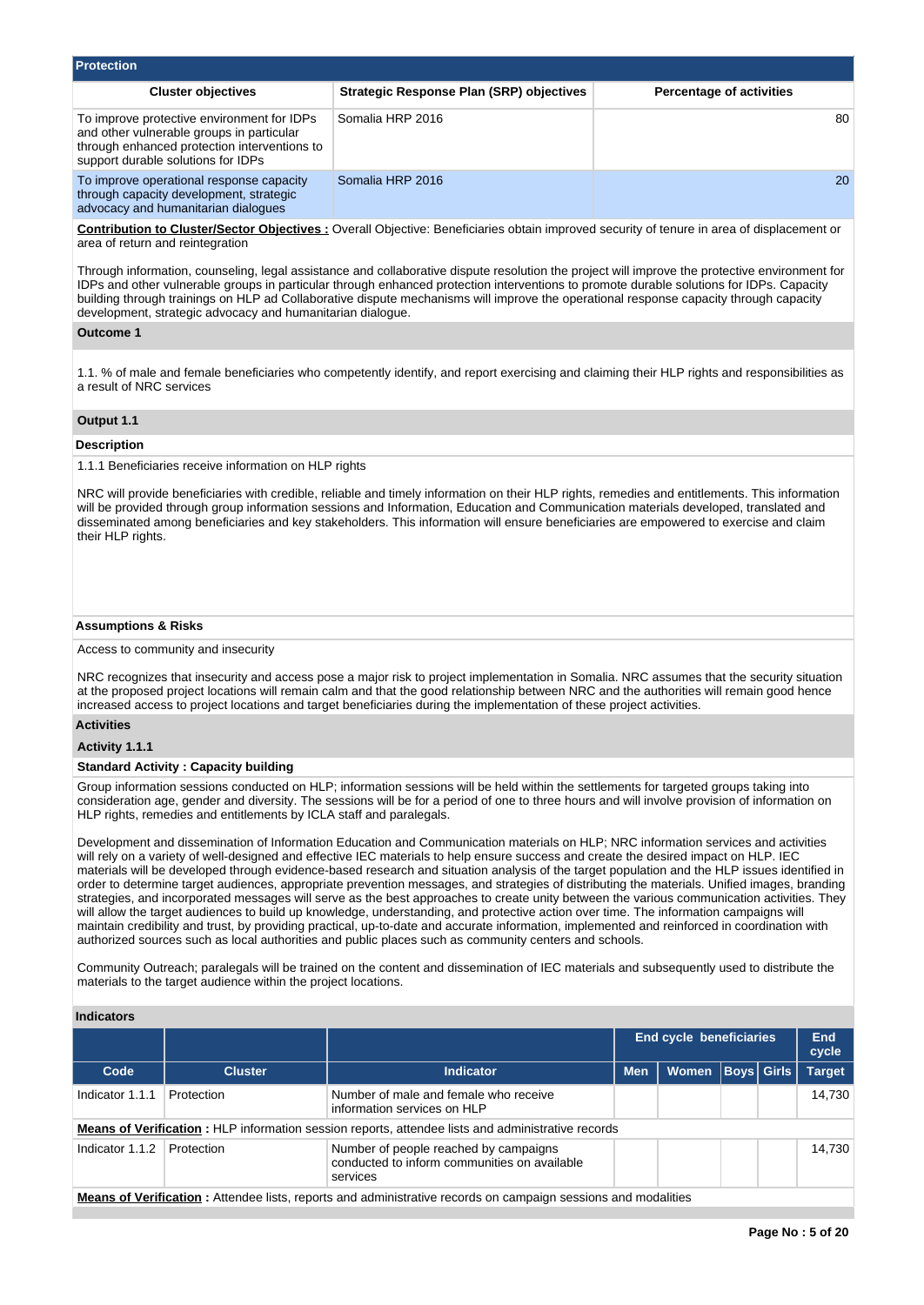#### **Description**

Beneficiaries receive legal documentation to secure their HLP rights

NRC will facilitate the development, provision and issuance of legal land tenure documents such as communal land agreements, individual title deeds and certificates of occupancy at both communal and household level through capacity building for duty bears ad right holders. This will ensure beneficiaries' rights to their HLP are protected against forcible evictions.

# **Assumptions & Risks**

NRC assumes there will be support from the local authorities. NRC recognizes the risk posed by weak government structures in securing land tenure through legal documents. NRC assumes that based on previous experiences, where local authorities facilitated the development and issuance of land titles to displacement affected populations in Baidoa, initiatives such as capacity building (HLP trainings, advocacy and meetings) will be replicated in the new project locations to ensure land tenure is secured.

# **Activities**

#### **Activity 1.2.1**

# **Standard Activity : Capacity building**

Facilitating access to land tenure documents

NRC will build the capacity of local authorities (district commissioners, mayors and the municipality staff working on land issues) through contextualized HLP mainstreaming trainings and advocacy on the relevance of land tenure documentation in securing land tenure and protecting beneficiaries against forced evictions. These initiatives will increase their knowledge and understanding of security of land tenure and subsequently improve their role in producing and issuing land tenure documents in the project locations. NRC will draw from past experiences in Baidoa and use lessons learned to improve these approaches.

## **Indicators**

|                                                                            |                                                           |                                                                                                   | <b>End cycle beneficiaries</b> |       |                   |  | End<br>cycle  |  |  |  |
|----------------------------------------------------------------------------|-----------------------------------------------------------|---------------------------------------------------------------------------------------------------|--------------------------------|-------|-------------------|--|---------------|--|--|--|
| Code                                                                       | <b>Cluster</b>                                            | <b>Indicator</b>                                                                                  | <b>Men</b>                     | Women | <b>Boys</b> Girls |  | <b>Target</b> |  |  |  |
| Indicator 1.2.1                                                            | Number of Land Tenure documents distributed<br>Protection |                                                                                                   |                                |       |                   |  |               |  |  |  |
|                                                                            |                                                           | <b>Means of Verification:</b> Administrative records of land tenure documents distributed.        |                                |       |                   |  |               |  |  |  |
| Indicator 1.2.2                                                            | Protection                                                | Number of people reached by campaigns<br>conducted to inform communities on available<br>services |                                |       |                   |  | 3.000         |  |  |  |
| <b>Means of Verification:</b> Administrative records of sessions conducted |                                                           |                                                                                                   |                                |       |                   |  |               |  |  |  |
| Output 1.3                                                                 |                                                           |                                                                                                   |                                |       |                   |  |               |  |  |  |

#### **Description**

Beneficiaries receive trainings on Housing, Land and Property (HLP) and Collaborative Dispute Resolution (CDR)

NRC will provide contextualized trainings on HLP based on the global HLP mainstreaming manual to beneficiaries at the project locations. The training will cover HLP specific themes such as forced evictions, security of land tenure, forced evictions, displacement and durable solutions, HLP dispute resolution and legal and policy frameworks on HLP.

#### **Assumptions & Risks**

Access to community and insecurity

NRC recognizes that insecurity and access pose a major risk to project implementation in Somalia. NRC assumes that the security situation at the proposed project locations will remain calm and that the good relationship between NRC and the authorities will remain good hence increased access to project locations and target beneficiaries during the implementation of these project activities.

# **Activities**

## **Activity 1.3.1**

**Standard Activity : Capacity building**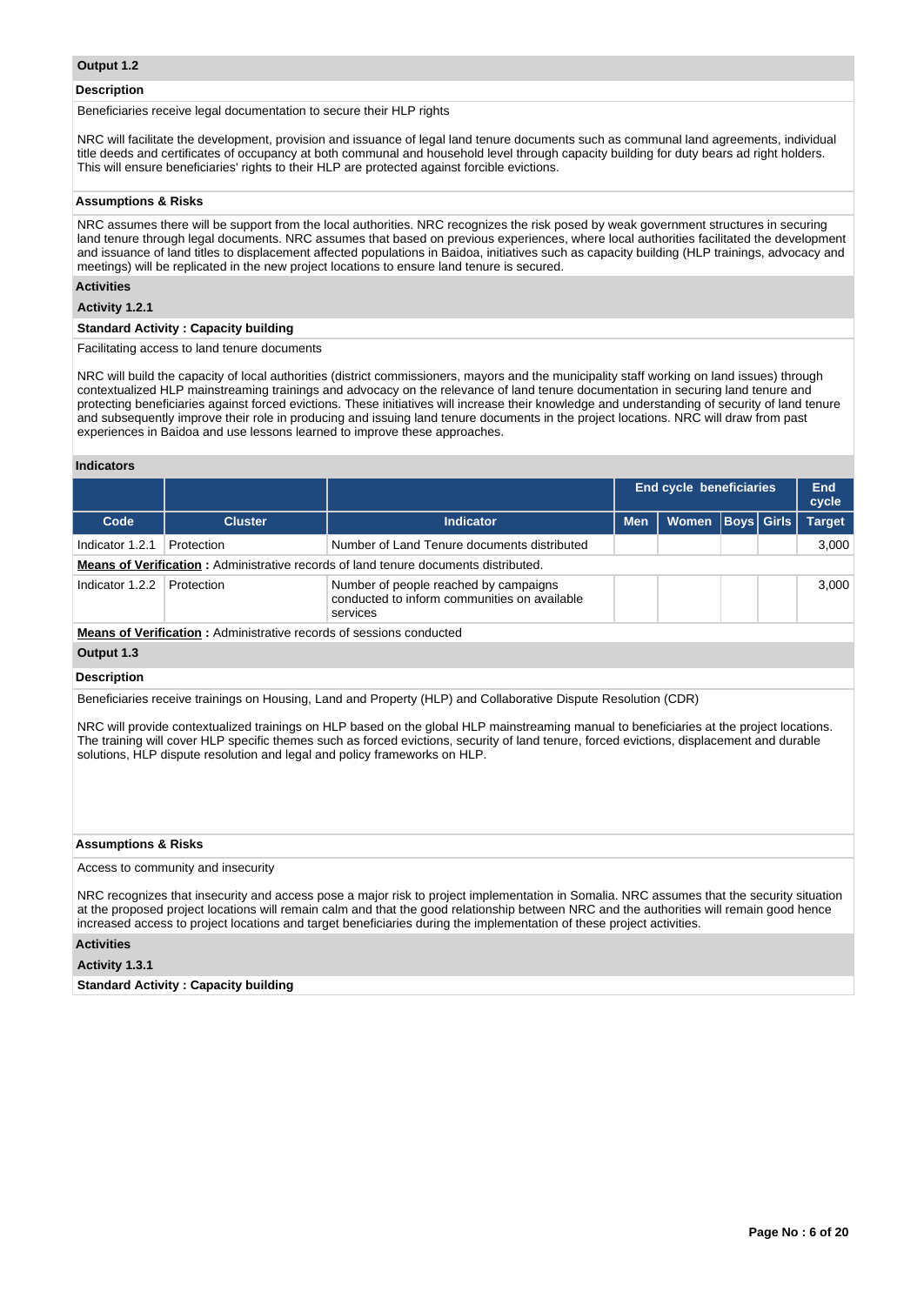Activity 1.3.1Housing, Land and Property (HLP) mainstreaming and Collaborative Dispute Resolution (CDR) trainings

NRC will use HLP and CDR manuals to provide trainings to beneficiaries, local authorities, government official and humanitarian actors. NRC will use a combination of methods to provide the trainings and these include lectures, power point presentations, role plays, simulation, videos on specific topics, quizzes, group exercises and assignments.

Each participant will be provided with training materials prior to and following the trainings and subsequently issued with a certificate of attendance after the trainings. The trainings will be evaluated and evaluation reports used to improve the materials and subsequent trainings. A pre- training and post training test will be used to assess the impact of the training on the HLP capacity of the participants. In addition to this, as part of efforts to increase knowledge of authorities on HLP and improve role in produce and issue land tenure documents, NRC will use advocacy as a strategy to influence policy and legal frameworks on land as a strategy to sustain the HLP outcomes post humanitarian interventions. Development actors and state actors will be targeted by this advocacy initiative to ensure they are involved in developing such a framework at the state level.

In line with law and policy development, the project will ensure capacity building targets key government units at the project locations to work with on HLP issues and these initiatives will go beyond trainings in order to ensure government offices are supported to perform their functions.

# **Indicators**

|                                                                                                                                    |                |                                                                                            |            | End cycle beneficiaries |                   |        | End<br>cycle  |
|------------------------------------------------------------------------------------------------------------------------------------|----------------|--------------------------------------------------------------------------------------------|------------|-------------------------|-------------------|--------|---------------|
| Code                                                                                                                               | <b>Cluster</b> | <b>Indicator</b>                                                                           | <b>Men</b> | Women                   | <b>Boys Girls</b> |        | <b>Target</b> |
| Indicator 1.3.1                                                                                                                    | Protection     | Number of male and female beneficiaries who<br>receive trainings on HLP and CDR            |            |                         |                   |        | 330           |
|                                                                                                                                    |                | <b>Means of Verification:</b> Training reports, attendee lists and administrative records. |            |                         |                   |        |               |
| Indicator 1.3.2<br>Number of people reached by campaigns<br>Protection<br>conducted to inform communities on available<br>services |                |                                                                                            |            |                         |                   | 14.730 |               |
| <b>Means of Verification:</b>                                                                                                      |                |                                                                                            |            |                         |                   |        |               |

#### **Output 1.4**

#### **Description**

Beneficiaries receive legal services for the resolution of HLP specific cases

Beneficiaries will be provided with legal assistance on HLP through collaborative dispute resolution mechanisms and legal action as a last resort. The collaborative mechanisms will include the mediation of HLP cases and negotiation of alternative land, extension of notice periods in case of forced evictions and the use of court to issue injunctions to halt an eviction where legal standards have not been followed. Prior to receiving legal assistance, beneficiaries will be counseled on the available options including pros and cons in order to enable them make informed decisions and choices on addressing their HLP specific cases/issues. NRC will provide beneficiaries with counseling services for HLP specific cases reported, referred and identified within the project locations.

NRC will encourage beneficiaries to use existing community based dispute resolution structures trained on CDR approaches during information sessions to ensure disputes are settled at community level in the first instance. Legal aid services will be provided for beneficiaries who are unable to access legal services for HLP specific cases.

#### **Assumptions & Risks**

NRC assumes that the community dispute resolution structures will be impartial, courts and police stations will be functional to issue and enforce decisions on HLP cases reported. NRC recognizes the risk in litigation as lawyers and clients may be targeted by perpetrators.

#### **Activities**

#### **Activity 1.4.1**

#### **Standard Activity : Access to Justice**

Legal Counseling on available options to address HLP specific cases;

NRC will use paralegals to identify cases and refer them to ICLA staff for counseling services at the counseling centers within the project locations. Counseling will be provided on an individual basis and clients will be provided with information on the following options; community based dispute resolution, collaborative dispute resolution and legal action through formal court process.

Clients will be informed of the pros and cons of each option to enable them make informed choices and decisions on the best alternative to the resolution of their case. All clients will be registered into a client register book and details of the case recorded in an intake form following advice and explanations on the proposed course of action.

In addition to this in order to increase access to justice, beneficiaries will be provided with information on options available in case they decide to withdraw from mediation efforts and seek alternative remedies should mediation fail or in case of unfairness in the process.

# **Activity 1.4.2**

**Standard Activity : Access to Justice**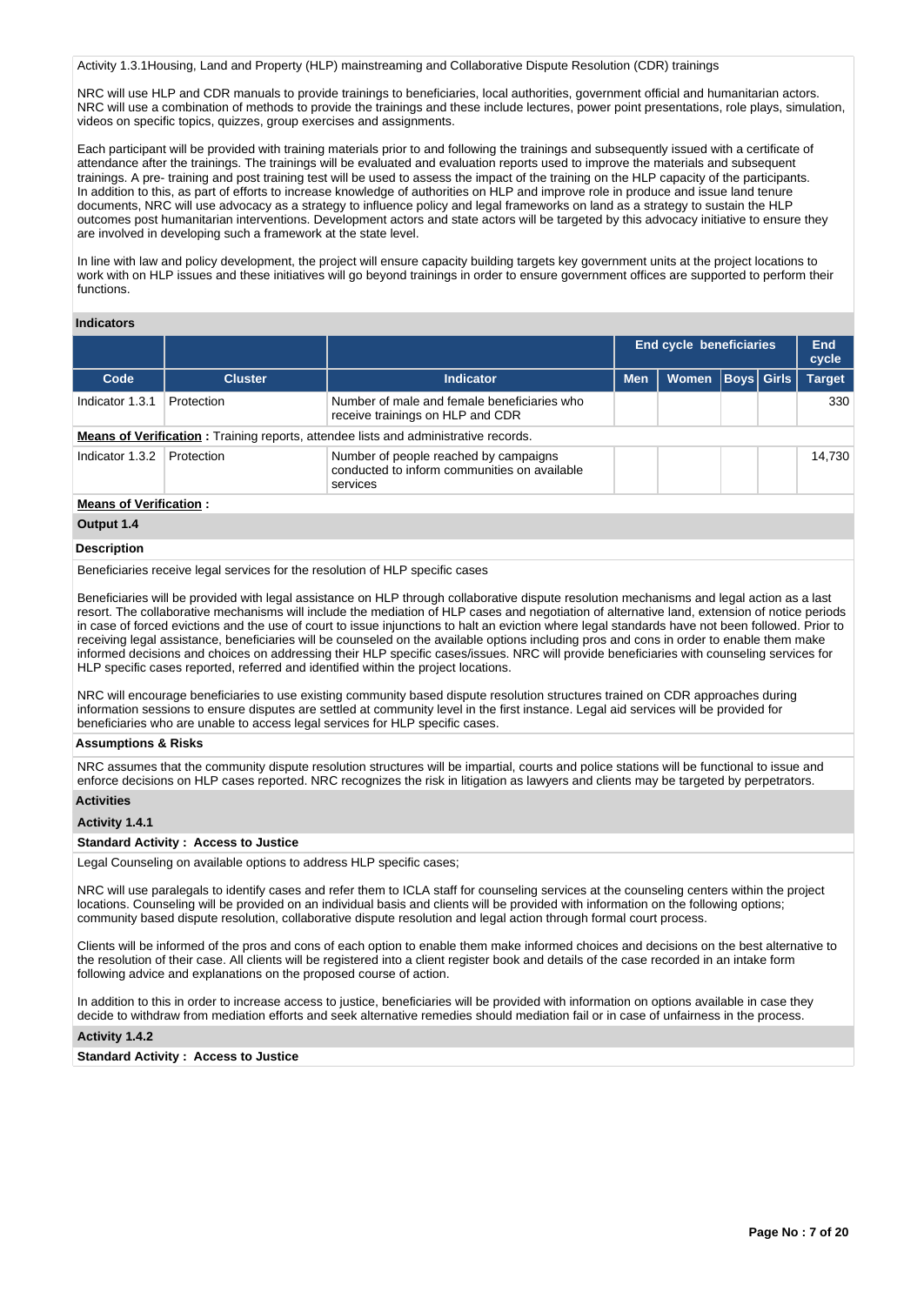Beneficiaries resolve HLP disputes through community based dispute resolution structures and legal aid

NRC will identify and strengthen the capacity of existing community based structures to resolve HLP disputes through trainings on alternative dispute resolution mechanism such as mediation a negotiation and access to justice. This will improve their dispute resolution skills and subsequently ensure increased access to justice for beneficiaries.

NRC will use legal aid to provide assistance to IDPs otherwise unable to afford legal representation and access to the court system. Legal aid will be central in providing access to justice by ensuring equality before the law, the right to counsel and the right to a fair trial. A number of delivery models for legal aid will be used to address HLP cases at the project locations including duty lawyers, mobile community legal clinics and the payment of lawyers to deal with specific cases for individuals who are entitled to legal aid. Legal aid will be essential to guaranteeing equal access to justice for all, especially since IDPs do not have sufficient financial means, the provision of legal aid to clients by NRC legal officers will increase the likelihood, within court proceedings, of being assisted by legal professionals for free.

# **Indicators**

|                                                |                                                                             |                                                                                                           |            | <b>End cycle beneficiaries</b> |  |                   | End<br>cycle  |  |  |
|------------------------------------------------|-----------------------------------------------------------------------------|-----------------------------------------------------------------------------------------------------------|------------|--------------------------------|--|-------------------|---------------|--|--|
| Code                                           | <b>Cluster</b>                                                              | <b>Indicator</b>                                                                                          | <b>Men</b> | <b>Women</b>                   |  | <b>Boys Girls</b> | <b>Target</b> |  |  |
| Indicator 1.4.1                                | Protection                                                                  | Number of male and female beneficiaries who<br>receive legal counseling for HLP specific cases            |            |                                |  |                   | 300           |  |  |
| <b>Means of Verification:</b> Counseling forms |                                                                             |                                                                                                           |            |                                |  |                   |               |  |  |
| Indicator 1.4.2                                | Protection                                                                  | Number of male and female beneficiaries who<br>receive legal assistance and CDR for HLP specific<br>cases |            |                                |  |                   | 300           |  |  |
|                                                | <b>Means of Verification:</b> Case files and client intake forms            |                                                                                                           |            |                                |  |                   |               |  |  |
| Indicator 1.4.3                                | Protection                                                                  | Number of people reached by campaigns<br>conducted to inform communities on available<br>services         |            |                                |  |                   | 14.730        |  |  |
|                                                | <b>Means of Verification:</b> Administrative records of campaign activities |                                                                                                           |            |                                |  |                   |               |  |  |

#### **Additional Targets :**

# **M & R**

#### **Monitoring & Reporting plan**

NRC has an active M and E department that oversees the implementation of projects including quality control. NRC will directly monitor all project activities through established Monitoring and Evaluation Frameworks which define the process of, and provide tools for, data collection and reporting throughout the project cycle. At project start, grant start up meetings will be held in Kismayo and Baidoa. This meeting will see persons involved in the project implementation introduced to the action, its objectives, and indicators and a reporting timeline will be agreed upon. Data will be collected through regular field visits, and reported on a bi weekly basis, and the results of these will be reported through NRCs field visit, interim monitoring and annual reports both to SHF and internally within NRC.

Regular monitoring through post activity reviews and follow up of cases will be conducted to ensure issues affecting project implementation are identified on time and the donor informed immediately. This will provide an opportunity for measuring outputs throughout the project implementation period and outcomes post implementation. Outputs will be collected using beneficiary registration forms, training reports and field visit reports.

By using Mobenzi mobile data collection platform,NRC will be able to establish GPS of project locations hence real time data analysis and feedback. A Complaints Response and Feedback mechanism with a toll-free line is already available for use . The use of this system will be enhanced by making beneficiaries more aware of its existence in the proposed project locations.

#### **Workplan**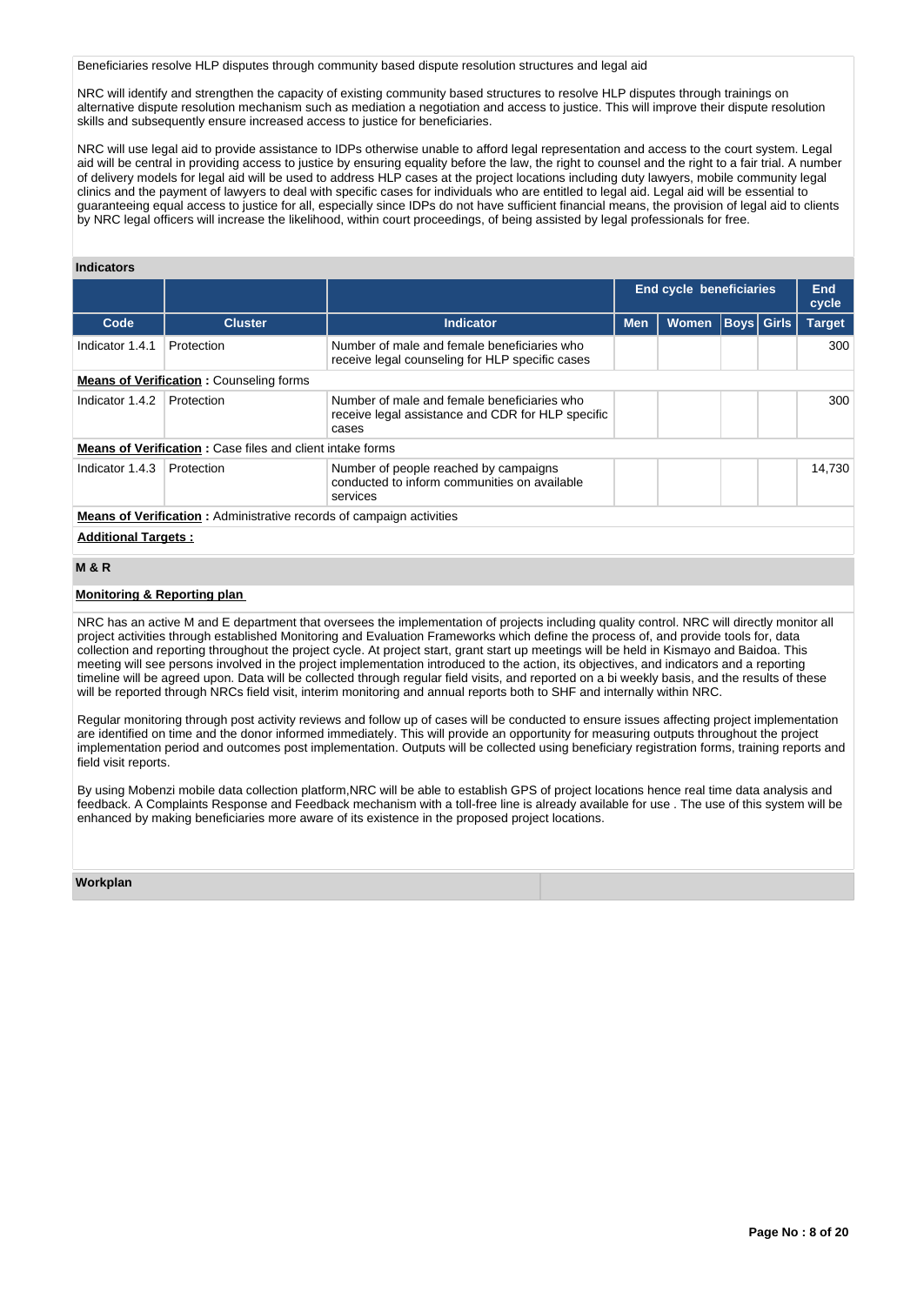| Activitydescription                                                                                                                                                                                                                                                                                                                                                                                                                                                                                                                                                                                                                                                                                                                                                                                                                                                                                                                                                                                                                                                                                                                                                                                                                                                                                                                                                                                                                                                                                                                                                                                                                  | Year | 1  | 2            | 3          | 4       | 5            | 6            |    | 8            | 9 | 10 11 |   | $ 12\rangle$ |
|--------------------------------------------------------------------------------------------------------------------------------------------------------------------------------------------------------------------------------------------------------------------------------------------------------------------------------------------------------------------------------------------------------------------------------------------------------------------------------------------------------------------------------------------------------------------------------------------------------------------------------------------------------------------------------------------------------------------------------------------------------------------------------------------------------------------------------------------------------------------------------------------------------------------------------------------------------------------------------------------------------------------------------------------------------------------------------------------------------------------------------------------------------------------------------------------------------------------------------------------------------------------------------------------------------------------------------------------------------------------------------------------------------------------------------------------------------------------------------------------------------------------------------------------------------------------------------------------------------------------------------------|------|----|--------------|------------|---------|--------------|--------------|----|--------------|---|-------|---|--------------|
| Activity 1.1.1: Group information sessions conducted on HLP; information sessions<br>will be held within the settlements for targeted groups taking into consideration                                                                                                                                                                                                                                                                                                                                                                                                                                                                                                                                                                                                                                                                                                                                                                                                                                                                                                                                                                                                                                                                                                                                                                                                                                                                                                                                                                                                                                                               | 2016 |    |              |            |         |              |              |    |              |   |       | X |              |
| age, gender and diversity. The sessions will be for a period of one to three hours<br>and will involve provision of information on HLP rights, remedies and entitlements<br>by ICLA staff and paralegals.                                                                                                                                                                                                                                                                                                                                                                                                                                                                                                                                                                                                                                                                                                                                                                                                                                                                                                                                                                                                                                                                                                                                                                                                                                                                                                                                                                                                                            | 2017 |    |              | $X \mid X$ | $X$ $X$ |              | $\mathsf{X}$ | X. | $\mathsf{X}$ |   |       |   |              |
| Development and dissemination of Information Education and Communication<br>materials on HLP; NRC information services and activities will rely on a variety of<br>well-designed and effective IEC materials to help ensure success and create the<br>desired impact on HLP. IEC materials will be developed through evidence-based<br>research and situation analysis of the target population and the HLP issues<br>identified in order to determine target audiences, appropriate prevention<br>messages, and strategies of distributing the materials. Unified images, branding<br>strategies, and incorporated messages will serve as the best approaches to create<br>unity between the various communication activities. They will allow the target<br>audiences to build up knowledge, understanding, and protective action over time.<br>The information campaigns will maintain credibility and trust, by providing practical,<br>up-to-date and accurate information, implemented and reinforced in coordination<br>with authorized sources such as local authorities and public places such as<br>community centers and schools.<br>Community Outreach; paralegals will be trained on the content and dissemination<br>of IEC materials and subsequently used to distribute the materials to the target<br>audience within the project locations.                                                                                                                                                                                                                                                                        |      |    |              |            |         |              |              |    |              |   |       |   |              |
| Activity 1.2.1: Facilitating access to land tenure documents                                                                                                                                                                                                                                                                                                                                                                                                                                                                                                                                                                                                                                                                                                                                                                                                                                                                                                                                                                                                                                                                                                                                                                                                                                                                                                                                                                                                                                                                                                                                                                         | 2016 |    |              |            |         |              |              |    |              |   |       | X | $\mathsf{X}$ |
| NRC will build the capacity of local authorities (district commissioners, mayors and<br>the municipality staff working on land issues) through contextualized HLP<br>mainstreaming trainings and advocacy on the relevance of land tenure<br>documentation in securing land tenure and protecting beneficiaries against forced<br>evictions. These initiatives will increase their knowledge and understanding of<br>security of land tenure and subsequently improve their role in producing and<br>issuing land tenure documents in the project locations. NRC will draw from past<br>experiences in Baidoa and use lessons learned to improve these approaches.                                                                                                                                                                                                                                                                                                                                                                                                                                                                                                                                                                                                                                                                                                                                                                                                                                                                                                                                                                   | 2017 | X. | $X \times X$ |            |         | $\mathsf{X}$ |              |    |              |   |       |   |              |
| Activity 1.3.1: Activity 1.3.1Housing, Land and Property (HLP) mainstreaming and<br>Collaborative Dispute Resolution (CDR) trainings                                                                                                                                                                                                                                                                                                                                                                                                                                                                                                                                                                                                                                                                                                                                                                                                                                                                                                                                                                                                                                                                                                                                                                                                                                                                                                                                                                                                                                                                                                 | 2016 |    |              |            |         |              |              |    |              |   |       | X |              |
| NRC will use HLP and CDR manuals to provide trainings to beneficiaries, local<br>authorities, government official and humanitarian actors. NRC will use a<br>combination of methods to provide the trainings and these include lectures, power<br>point presentations, role plays, simulation, videos on specific topics, quizzes, group<br>exercises and assignments.<br>Each participant will be provided with training materials prior to and following the<br>trainings and subsequently issued with a certificate of attendance after the<br>trainings. The trainings will be evaluated and evaluation reports used to improve<br>the materials and subsequent trainings. A pre-training and post training test will be<br>used to assess the impact of the training on the HLP capacity of the participants.<br>In addition to this, as part of efforts to increase knowledge of authorities on HLP<br>and improve role in produce and issue land tenure documents, NRC will use<br>advocacy as a strategy to influence policy and legal frameworks on land as a<br>strategy to sustain the HLP outcomes post humanitarian interventions.<br>Development actors and state actors will be targeted by this advocacy initiative to<br>ensure they are involved in developing such a framework at the state level.<br>In line with law and policy development, the project will ensure capacity building<br>targets key government units at the project locations to work with on HLP issues<br>and these initiatives will go beyond trainings in order to ensure government offices<br>are supported to perform their functions. | 2017 | X  |              | х          |         | Х            |              | X  |              |   |       |   |              |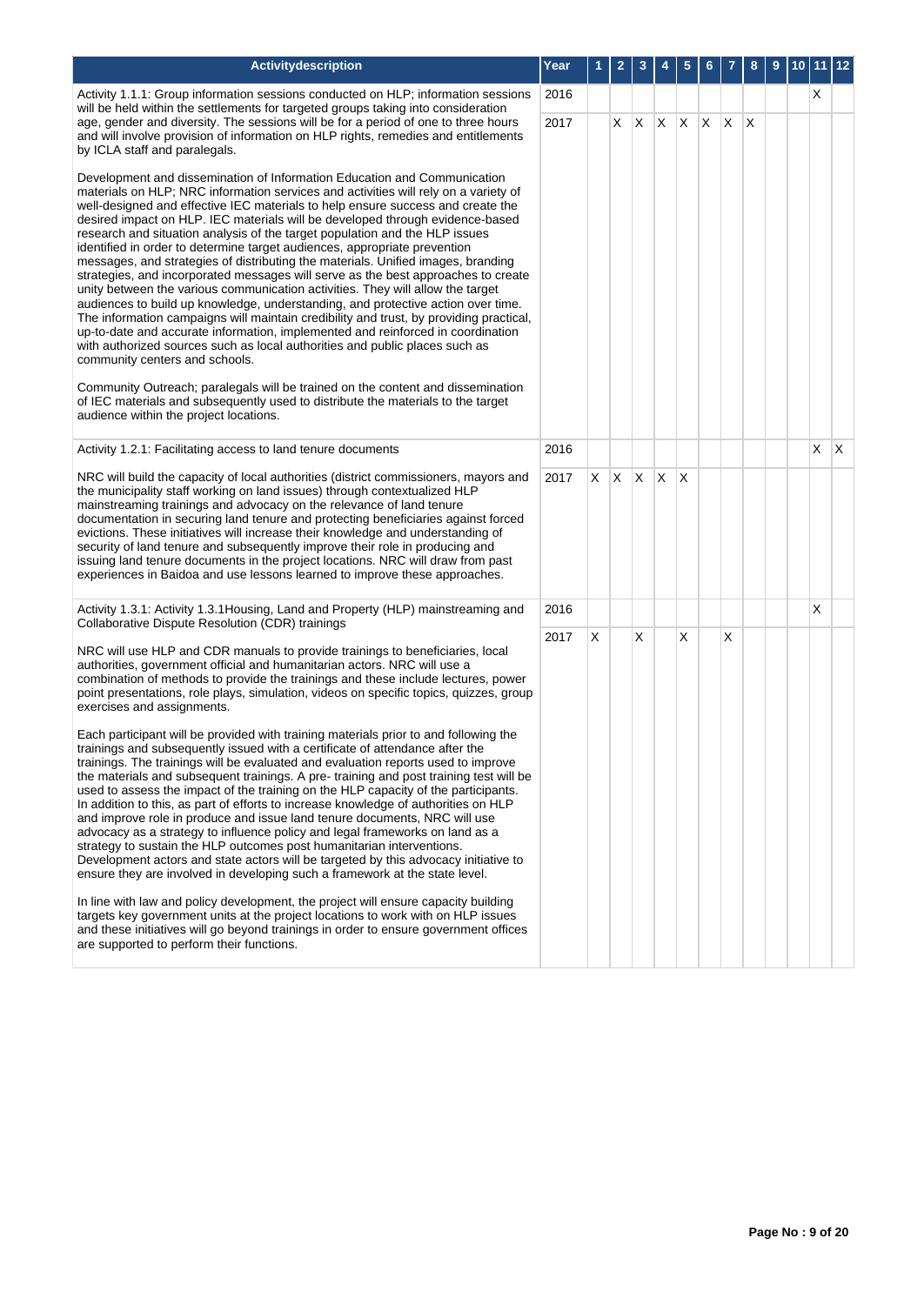Activity 1.4.1: Legal Counseling on available options to address HLP specific cases; NRC will use paralegals to identify cases and refer them to ICLA staff for counseling services at the counseling centers within the project locations. Counseling will be provided on an individual basis and clients will be provided with information on the following options; community based dispute resolution, collaborative dispute resolution and legal action through formal court process. Clients will be informed of the pros and cons of each option to enable them make informed choices and decisions on the best alternative to the resolution of their case. All clients will be registered into a client register book and details of the case recorded in an intake form following advice and explanations on the proposed course of action. In addition to this in order to increase access to justice, beneficiaries will be provided with information on options available in case they decide to withdraw from mediation efforts and seek alternative remedies should mediation fail or in case of unfairness in the process. 2016 X X 2017 |X X |X |X |X |X |X |X Activity 1.4.2: Beneficiaries resolve HLP disputes through community based dispute resolution structures and legal aid NRC will identify and strengthen the capacity of existing community based structures to resolve HLP disputes through trainings on alternative dispute resolution mechanism such as mediation a negotiation and access to justice. This will improve their dispute resolution skills and subsequently ensure increased access to justice for beneficiaries. NRC will use legal aid to provide assistance to IDPs otherwise unable to afford legal representation and access to the court system. Legal aid will be central in providing access to justice by ensuring equality before the law, the right to counsel and the right to a fair trial. A number of delivery models for legal aid will be used to address HLP cases at the project locations including duty lawyers, mobile community legal clinics and the payment of lawyers to deal with specific cases for individuals who are entitled to legal aid. Legal aid will be essential to guaranteeing equal access to justice for all, especially since IDPs do not have sufficient financial means, the provision of legal aid to clients by NRC legal officers will increase the likelihood, within court proceedings, of being assisted by legal professionals for free. 2016 X X 2017 X X X X X X X X X **OTHER INFO**

## **Accountability to Affected Populations**

NRC will use various mechanisms through which community accountability and empowerment interventions involve the community. During the community consultation process for the baseline survey and needs assessment, field conversations will be held and community members will act as key informants of the project. Project activities aimed at increasing community capacity in which provision of training and 'learning by doing' will support communities to develop knowledge, skills, and self and collective which will be explored during post activity monitoring.

NRC will use strengthened relationships between dispute resolution committees and other local authorities to lend credibility and authority to the project and hence empower local actors take specific actions to support the project. Increasing the capacity of local authorities will enable them develop an understanding of local issues and needs and increased confidence and skill to advocate for their rights.

A Complaints Response and Feedback mechanism with a toll-free line is already available at NRC and this will be enhanced at all project locations to ensure timely response to needs and complaints or feedback from targeted and non-targeted populations. NRC will also maintain an open door policy to enable beneficiaries access timely response to their needs.

NRC has considered the principle of do no harm in the proposed project; in order to avoid exposing beneficiaries to further harm as a result of project actions, NRC has taken steps to avoid or minimize any adverse effects of ICLA interventions, in particular the risk of exposing beneficiaries to increased danger or abuse of their rights. NRC has conducted needs assessments at the project locations and subsequently assessed the context and anticipates the consequences of the action for the safety and well-being of the beneficiary and the proposed project will engage community processes, leaders, members and structures in all project activities in order to increase access, acceptance and ownership of the project. This will ensure all actors at the project locations understand the means by which people try to protect themselves, their families and communities, support community self-help initiatives and ensure the way NRC as a humanitarian agency intervenes does not compromise beneficiaries' capacity to protect themselves and others or consequently expose them to risks.

#### **Implementation Plan**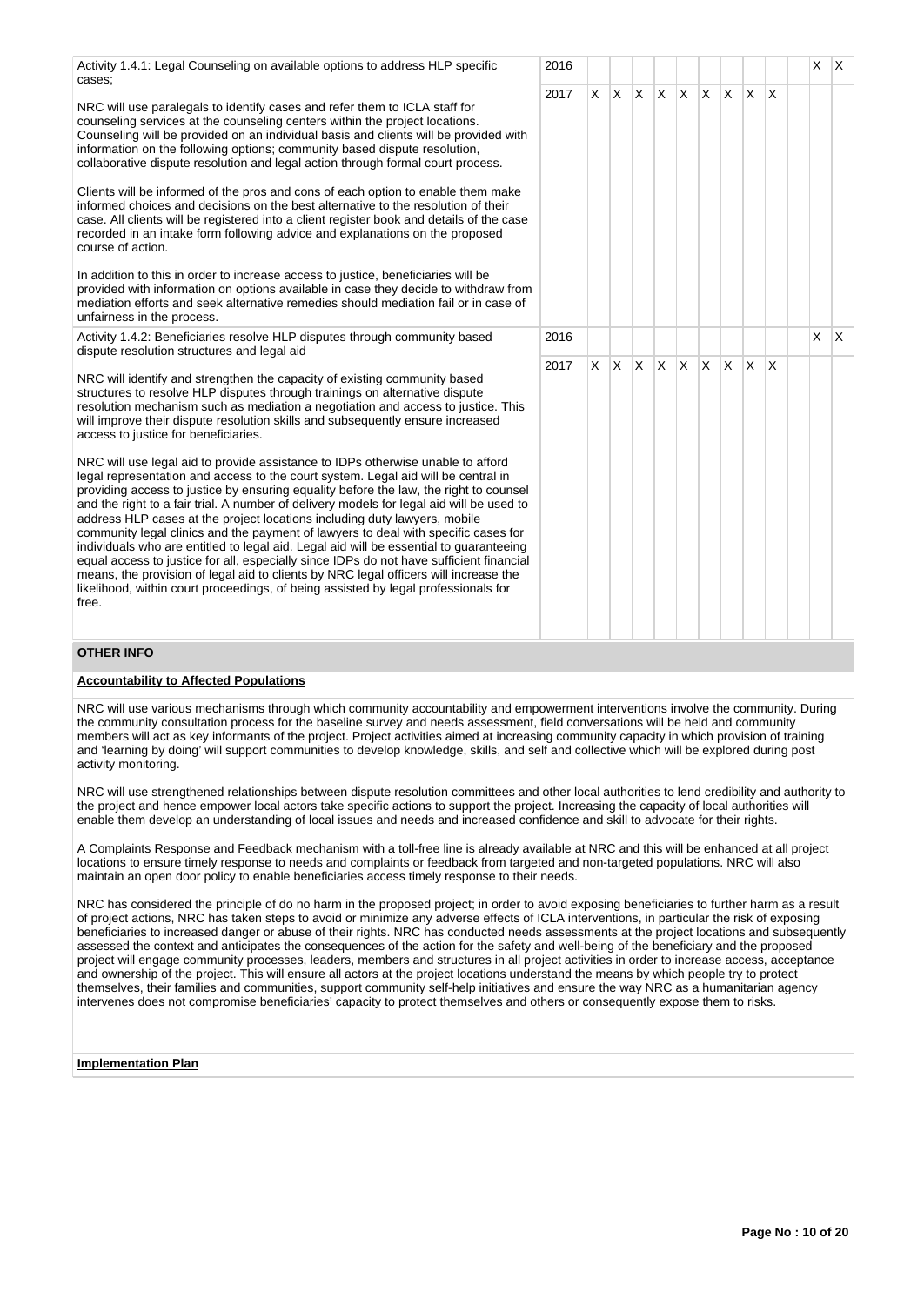NRC will develop an implementation plan to contribute to project activities and operational goals and subsequently respond to their priorities. The Plans will identify who has a significant influence on achieving goals, both allies and opponents, and what they are expected to do to achieve them. Various planning tools will be used to provide practical ways of doing this. NRC will generate a theory of change for this project describing how the NRC expects that its actions will contribute to the cluster objectives.

A plan based on analysing 'who does what' will be used to create a good basis for collaborating with different stakeholders to avoid duplication. It will be used to assess whether stakeholders have the incentives and commitment to support the plan – a crucial factor for success – as well as for on-going analysis and accountability.

NRC has strong financial and procurement guidelines and is equally familiar with the financial regulations of OCHA projects and will therefore strictly adhere to these policies during project implementation. NRC will develop detailed implementation plans and budgets, setting out how they expect to achieve the goals agreed in project description.

Partnerships and close collaboration form an integral part of the NRC approach and programme activities in Somalia. The organization's view is that interventions are strongest when they complement others and reflect the priorities agreed with other actors. At field level, NRC is already coordinating these activities with Clusters, sub-clusters, UN Agencies (WFP, UNICEF, UNHCR, and UNHABITAT), INGOs (Concern worldwide, International Rescue Committee, ARC, DRC, Save the Children among others) and Government Departments (Ministries of Interior etc) and will continue with this approach during the project implementation phase.

Close coordination with all other NRC programs will be ensured throughout the project period. NRC is an active member of the Somalia Humanitarian Country Team and the Somalia NGO Consortium. NRC participates in the Cluster coordination structures at the Nairobi and field level. In Mogadishu, NRC is also an active participant of the tri-cluster coordination on IDP settlement improvements (which include the Shelter, WASH and Protection Clusters).

The Information Counseling and Legal Assistance project will be directly implemented by paralegals, project assistants and project officers at field level under the supervision of a field manager and project manager. The ICLA specialist will provide technical support to the field teams and will seek additional support from the ICLA advisers. Managers primarily responsible for this project will ensure the development, performance, and conduct of each employee are matched to the role, define clear goals and courses of action to subordinates, and following up to ensure that activities are carried out, ensuring the well-being and progress of the personnel in their groups. Responsibilities include managing the activities of the project and, unless otherwise stated in established procedures, to: assign work to and direct activities, review work and provide feedback, instruct employees in the application of procedures and guidelines, to assist in planning and directing the project. The project reports will be developed at field level and reviewed by the ICLA specialist prior to final submission to the donor by the Head of Programs.

| Name of the organization                                                                                                                                                                                                            | Areas/activities of collaboration and rationale                                                                                                                                                                                                                                                                                                                                                                                                                                                                                                                                                                                                                                                                                                                                                                                                                                                                                                                                                                                                                                                                   |
|-------------------------------------------------------------------------------------------------------------------------------------------------------------------------------------------------------------------------------------|-------------------------------------------------------------------------------------------------------------------------------------------------------------------------------------------------------------------------------------------------------------------------------------------------------------------------------------------------------------------------------------------------------------------------------------------------------------------------------------------------------------------------------------------------------------------------------------------------------------------------------------------------------------------------------------------------------------------------------------------------------------------------------------------------------------------------------------------------------------------------------------------------------------------------------------------------------------------------------------------------------------------------------------------------------------------------------------------------------------------|
| INGOs; Intersos, Danish Refugee Council, Concern Worldwide,<br>Aerican Refugee Council                                                                                                                                              | Close coordination with all other NRC programs will be ensured<br>throughout the project period. NRC is an active member of the<br>Somalia Humanitarian Country Team and the Somalia NGO<br>Consortium. NRC participates in the Cluster coordination structures<br>at the Nairobi and field level.                                                                                                                                                                                                                                                                                                                                                                                                                                                                                                                                                                                                                                                                                                                                                                                                                |
| UN Agencies; UNICEF, UNHCR, UNHABITAT, UNFPA and OCHA                                                                                                                                                                               | NRC has established close coordination with UN agencies, including<br>UNICEF, UNHCR, UNHABITAT and OCHA, as well as INGOs, to<br>coordinate activities and share information. NRC will also continue to<br>work closely with local partner NGOs in implementing activities and<br>building their capacity to ensure sustainability. NRC will continue to<br>use its extensive networks and knowledge of local actors to increase<br>our access to new areas. Regular mapping out of areas of operations<br>and joint planning on upcoming interventions will continue to be an<br>important tenet for our programs. NRC will convene meetings with<br>local authorities to explain the program and strategize on the next<br>course of actions during implementation. Regular coordination<br>meetings will be organised so that all stakeholders read from the<br>same page. NRC will continue to play an important role in the<br>humanitarian coordination meetings in Mogadishu and Baidoa giving<br>an overview of all its operations and jointly discussion high level<br>humanitarian concerns and issues. |
| Government Agencies; Ministry of Interior, Ministry of Justice, Land<br>Commissiion, Regional Court, Municipality and Mayor's office                                                                                                | NRC has been working with the authorities in these locations and<br>has a good working relationship with the local administration and<br>government departments at the project locations and will therefore<br>strengthen these partnerships through capacity building and<br>engagement of relevant actors in specific project activities under this<br>action.                                                                                                                                                                                                                                                                                                                                                                                                                                                                                                                                                                                                                                                                                                                                                  |
| <b>Environment Marker Of The Project</b>                                                                                                                                                                                            |                                                                                                                                                                                                                                                                                                                                                                                                                                                                                                                                                                                                                                                                                                                                                                                                                                                                                                                                                                                                                                                                                                                   |
| $\overline{a}$ , and the contract of the contract of the contract of the contract of the contract of the contract of the contract of the contract of the contract of the contract of the contract of the contract of the contract o |                                                                                                                                                                                                                                                                                                                                                                                                                                                                                                                                                                                                                                                                                                                                                                                                                                                                                                                                                                                                                                                                                                                   |

# **Coordination with other Organizations in project area**

N/A: Not applicable, only used for a small number of services

#### **Gender Marker Of The Project**

2a- The project is designed to contribute significantly to gender equality

#### **Justify Chosen Gender Marker Code**

The project's needs assessments identify the different needs of men compared to women (girls compared to boys). These are articulated in needs which lead logically to responsive activities and related outcomes. Through gender mainstreaming, this project has the potential to contribute significantly to gender equality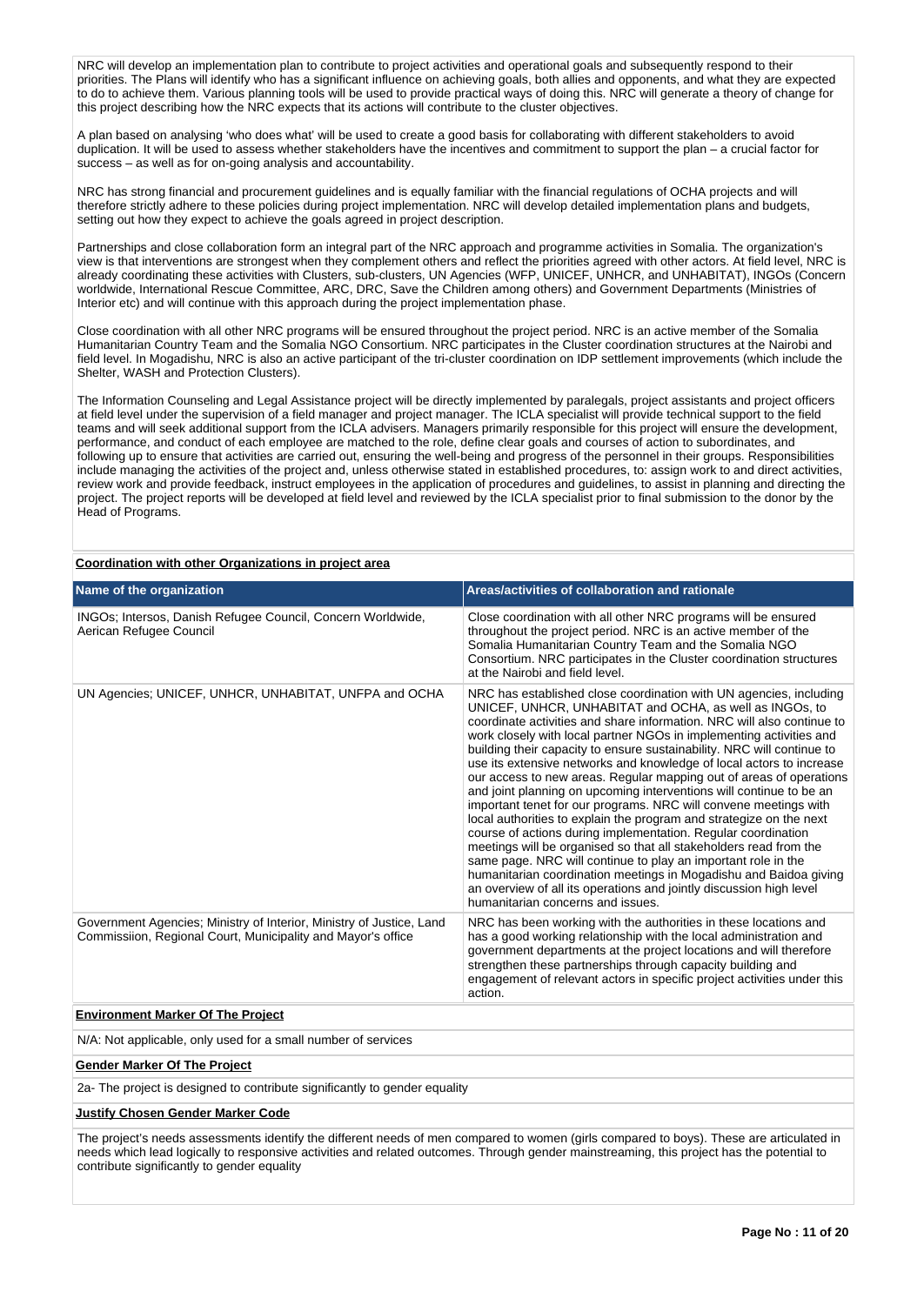#### **Protection Mainstreaming**

NRC will mainstream protection through various aspects of the project. For assessments this project will incorporate protection into general and sector assessments and overall context analysis. In particular, the safety of the affected populations will be emphasised. Where safety concerns exist, NRC staff will access protection staff or agencies to undertake a more in-depth assessment of protection risks. The project design ensures project activities have a protection 'lens', intentionally addressing safety, dignity, inclusive participation, diversity, rights and vulnerability in the way that activities are designed.

The project will also use community outreach and legal assistance including access to community structures to appropriately identify and refer incidences of human rights abuses, in particular, by reviewing the design of activities to determine whether any changes need to be made to improve safety and reduce vulnerability. The design of advocacy strategies and activities will also have a protection 'lens', in particular, by analysing and mitigating the potential risks that could occur as a result of agency advocacy.

Relevant key indicators will be incorporated into monitoring frameworks (including logical frameworks) and used as a basis for monitoring the extent to which the projects is mainstreaming protection. Compliance of the project with protection standards will be monitored. If baseline data has been collected, a direct comparison between the situation before and after programme interventions will be made. Regular monitoring of activities with the affected populations around their perceptions of safety, dignity and agency practice will be incorporated into project activities to provide some indication of the impact of incorporating protection into the project activities.

#### **Country Specific Information**

# **Safety and Security**

Kismayo and Baidoa remain relatively unsafe with limited access to the outskirts of the urban areas largely controlled by the militants. NRC has a security team at regional, country and area level and these teams rely on fully developed security protocols to ensure safety of staff at al levels. NRC conducts daily security briefings prior to undertaking any field activities to ensure staff are aware of their surroundings before going out to implement any activities. This approach will be applied throughout the implementation phase.

# **Access**

NRC already has a presence in these locations and has been implementing similar activities in these locations. The project will therefor be implemented successfully in both locations and at the specified settlements.

# **BUDGET**

| <b>Code</b>                            | <b>Budget Line Description</b>                                                                                                                                                                                                                                                                                                                                                                                                                                                                                                                                                                                                                                                                                                                                                                                                                                                                                 |   | $D/S$ Quantity | Unit<br>cost                | <b>Duration</b><br><b>Recurran</b><br>ce | $\frac{9}{6}$<br>charged<br>to CHF | <b>Total Cost</b> |  |  |  |  |
|----------------------------------------|----------------------------------------------------------------------------------------------------------------------------------------------------------------------------------------------------------------------------------------------------------------------------------------------------------------------------------------------------------------------------------------------------------------------------------------------------------------------------------------------------------------------------------------------------------------------------------------------------------------------------------------------------------------------------------------------------------------------------------------------------------------------------------------------------------------------------------------------------------------------------------------------------------------|---|----------------|-----------------------------|------------------------------------------|------------------------------------|-------------------|--|--|--|--|
| <b>Staff and Other Personnel Costs</b> |                                                                                                                                                                                                                                                                                                                                                                                                                                                                                                                                                                                                                                                                                                                                                                                                                                                                                                                |   |                |                             |                                          |                                    |                   |  |  |  |  |
| 1.1                                    | Information Counseling and Legal Assistance Core<br>competency Specialist                                                                                                                                                                                                                                                                                                                                                                                                                                                                                                                                                                                                                                                                                                                                                                                                                                      | D |                | $1 \overline{7,500}$<br>.00 | 12                                       | 25.00                              | 22,500.00         |  |  |  |  |
|                                        | He/She provides technical support during project implementation and ensures quality control of project. This is from proposal<br>development, implementation, documentation, reporting and monitoring of project activities post implementation.                                                                                                                                                                                                                                                                                                                                                                                                                                                                                                                                                                                                                                                               |   |                |                             |                                          |                                    |                   |  |  |  |  |
| 1.2                                    | Information Counseling and Legal Assistance Manager                                                                                                                                                                                                                                                                                                                                                                                                                                                                                                                                                                                                                                                                                                                                                                                                                                                            | D |                | $1 \, 5.000$<br>.00         | 12                                       | 25.00                              | 15,000.00         |  |  |  |  |
|                                        | The project manager's role in a nutshell will be the overall responsibility for the successful planning, execution, monitoring,<br>control and closure of the project. This will include ensuring the project is implemented in line with the proposal and budget.                                                                                                                                                                                                                                                                                                                                                                                                                                                                                                                                                                                                                                             |   |                |                             |                                          |                                    |                   |  |  |  |  |
| 1.3                                    | Information Counseling and Legal Assistance Coordinator                                                                                                                                                                                                                                                                                                                                                                                                                                                                                                                                                                                                                                                                                                                                                                                                                                                        | D |                | 1 2,200<br>.00.             | 12                                       | 25.00                              | 6,600.00          |  |  |  |  |
|                                        | size and complexity. The Project Coordinator is responsible for directing, organizing and controlling project activities, under the<br>direction of a Project Manager (PM). He also attends client meetings and assists with determination of project requirements,<br>drafting and issuance of project proposals, RFP's, tenders, budgets, cash flows and preliminary schedules, prepares project<br>organization and communication charts, chairs site meetings and distributes minutes to all project team members, tracks the<br>progress of work being performed by project officers and uses project scheduling and control tools to monitor projects plans, work<br>hours, budgets and expenditures including effectively and accurately communicating relevant project information to the<br>beneficiaries and project team to ensure beneficiary needs are met in a timely and cost effective manner. |   |                |                             | 12                                       |                                    |                   |  |  |  |  |
| 1.4                                    | Information Counseling and Legal Assistance Officers Kismayo   D<br>and Baidoa                                                                                                                                                                                                                                                                                                                                                                                                                                                                                                                                                                                                                                                                                                                                                                                                                                 |   |                | $2 \mid 1,300$<br>.00.      |                                          | 25.00                              | 7,800.00          |  |  |  |  |
|                                        | The project officer is responsible for the implementation of a range of activities in support of the project. This role is responsible<br>for the implementation of project plans, policies and solutions. He/she contributes to issue resolution, research and analysis<br>activities and planning and day to day monitoring activities. The project officer is responsible for assisting in monitoring and<br>tracking the project deliverables and outcomes including preparation of highlight and checkpoint reports in relation to budget,<br>schedule and resources at field level. This role also ensures compliance with methodologies, change management processes,<br>security policies, and quality assurance policies and procedures.                                                                                                                                                              |   |                |                             |                                          |                                    |                   |  |  |  |  |
| 1.5                                    | Information Counseling and Legal Assistance Assistants<br>Kismayo and Baidoa                                                                                                                                                                                                                                                                                                                                                                                                                                                                                                                                                                                                                                                                                                                                                                                                                                   | D |                | 2 850.0                     | 12                                       | 25.00                              | 5,100.00          |  |  |  |  |
|                                        | The project assistant's role is to provide support and create balance in the time and scope of executing the project at field level<br>and within the settlements under the direct supervision of the project officer. He/she will also carry out administrative duties for<br>the project, collect data, sort and file project progress reports and send out project updates to the project team. The project<br>assistant conducts field visits in targeted project locations to identify beneficiaries, their needs and reports on any gaps and<br>challenges identified during the field visits through observation or beneficiary feedback in the course of project implementation.                                                                                                                                                                                                                       |   |                |                             |                                          |                                    |                   |  |  |  |  |
| 1.6                                    | <b>Finance Officer</b>                                                                                                                                                                                                                                                                                                                                                                                                                                                                                                                                                                                                                                                                                                                                                                                                                                                                                         | S | 1 <sup>1</sup> | 1,300<br>.00                | 3                                        | 100.00                             | 3,900.00          |  |  |  |  |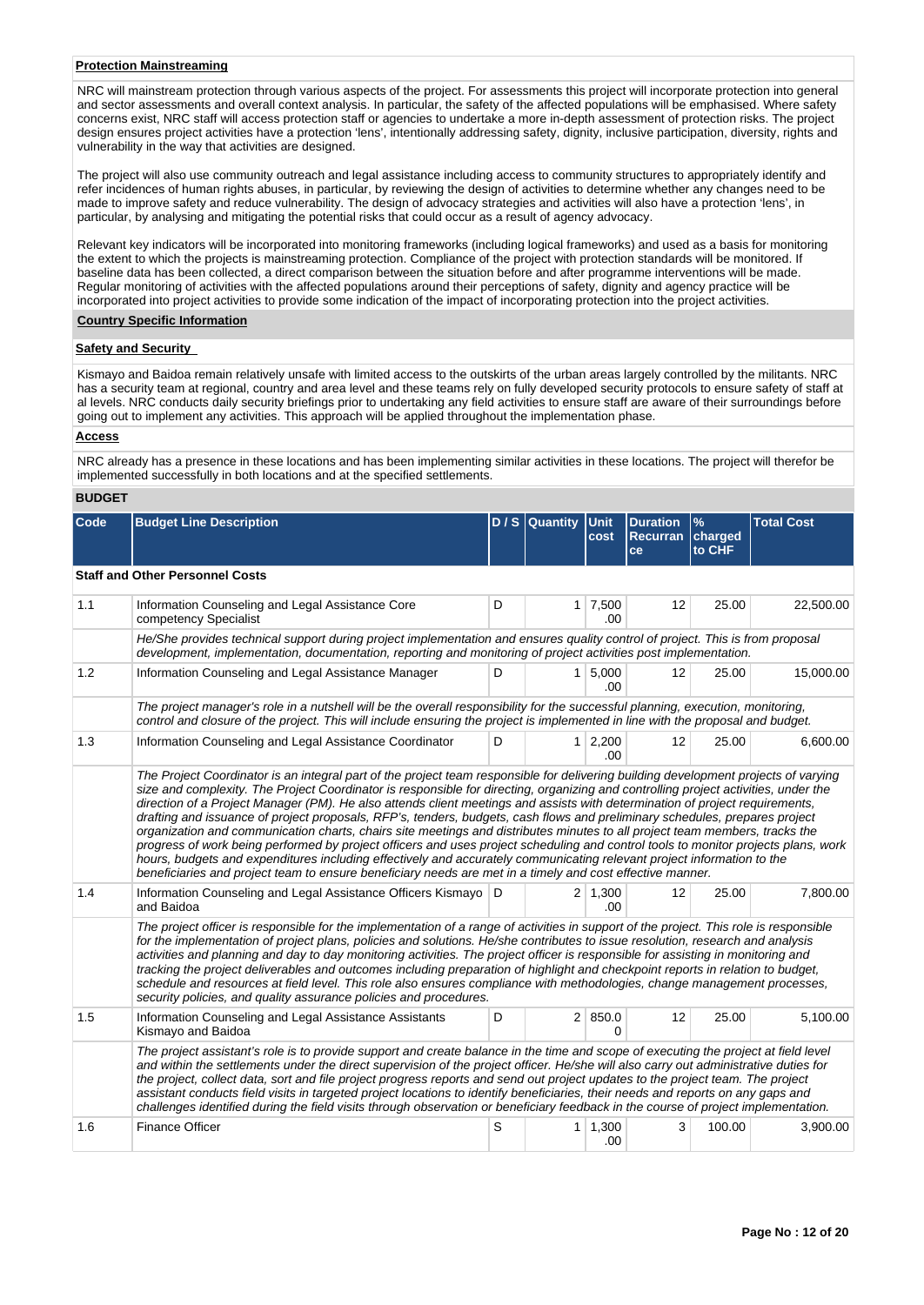|     | The Finance officer is responsible for preparing financial statements, maintaining cash controls, preparing the payroll and<br>personnel administration, purchasing, maintaining accounts payable and managing office operations. The Finance Officer<br>administers and monitors the financial system in order to ensure that the project finances are maintained in an accurate and<br>timely manner. He/she also assists with preparation of the budget, implementation of financial policies and procedures, prepares<br>and reconciles bank statements and ensures transactions are properly recorded and entered into the computerized accounting<br>system including overall support to the finance and program team during implementation, auditing and reporting.                                                                                                                                                                                                                                                                                                                                                                              |   |                |                       |              |        |            |
|-----|---------------------------------------------------------------------------------------------------------------------------------------------------------------------------------------------------------------------------------------------------------------------------------------------------------------------------------------------------------------------------------------------------------------------------------------------------------------------------------------------------------------------------------------------------------------------------------------------------------------------------------------------------------------------------------------------------------------------------------------------------------------------------------------------------------------------------------------------------------------------------------------------------------------------------------------------------------------------------------------------------------------------------------------------------------------------------------------------------------------------------------------------------------|---|----------------|-----------------------|--------------|--------|------------|
| 1.7 | Logistics Officer                                                                                                                                                                                                                                                                                                                                                                                                                                                                                                                                                                                                                                                                                                                                                                                                                                                                                                                                                                                                                                                                                                                                       | S | 1 <sup>1</sup> | 1,300<br>.00          | 3            | 100.00 | 3,900.00   |
|     | The Logistics Officer is responsible for coordinating, consolidating, and ensuring smooth implementation of and adherence to<br>logistics and procurement policies and procedures and provides logistical support to the project in the field.                                                                                                                                                                                                                                                                                                                                                                                                                                                                                                                                                                                                                                                                                                                                                                                                                                                                                                          |   |                |                       |              |        |            |
| 1.8 | Monitoring and Evaluation Officer                                                                                                                                                                                                                                                                                                                                                                                                                                                                                                                                                                                                                                                                                                                                                                                                                                                                                                                                                                                                                                                                                                                       | S |                | $1 \mid 1,300$<br>.00 | 3            | 100.00 | 3,900.00   |
|     | The Officer will support the M&E program team in all data collection, analysis, and learning activities to help ensure accountability<br>and efficiency from start to finish for all programs and projects. S/he will provide technical field support to the M&E unit, within the<br>program department. The M&E Officer will work closely with Program teams to assess field conditions, support capacity building<br>initiatives, and facilitate the collection of quality data under the supervision of the M&E Manager. S/he may be assigned to focus<br>on supporting one or more specific grants or projects within a program as assigned by the M&E Manager. S/he will collaborate<br>with the Program team in reviewing and preparing monthly, quarterly and final narrative and financial donors' reports.<br>Additionally, s/he will work with other members of the team, as need be, on grants writing and set up, follow up of program<br>expenses and indicators, implementation of processes, standard operating procedures and any other tasks given to her/him by<br>the M&E Manager or the Program department.<br><b>Section Total</b> |   |                |                       |              |        | 68,700.00  |
|     | <b>Supplies, Commodities, Materials</b>                                                                                                                                                                                                                                                                                                                                                                                                                                                                                                                                                                                                                                                                                                                                                                                                                                                                                                                                                                                                                                                                                                                 |   |                |                       |              |        |            |
| 2.1 |                                                                                                                                                                                                                                                                                                                                                                                                                                                                                                                                                                                                                                                                                                                                                                                                                                                                                                                                                                                                                                                                                                                                                         | D |                |                       | 1            | 100.00 |            |
|     | Housing Land and Property Mainstreaming                                                                                                                                                                                                                                                                                                                                                                                                                                                                                                                                                                                                                                                                                                                                                                                                                                                                                                                                                                                                                                                                                                                 |   |                | $8 \mid 2,700$<br>.00 |              |        | 21,600.00  |
|     | The cost for refreshment and lunch for 30 participants: \$20 X 2 days X 30; transport allowance for 30 participants: \$20 X 2 days<br>X 30 and venue cost for 2 days at \$200 per day.<br>See attached BoQ for more details                                                                                                                                                                                                                                                                                                                                                                                                                                                                                                                                                                                                                                                                                                                                                                                                                                                                                                                             |   |                |                       |              |        |            |
| 2.2 | Information sessions on Housing, Land and Property                                                                                                                                                                                                                                                                                                                                                                                                                                                                                                                                                                                                                                                                                                                                                                                                                                                                                                                                                                                                                                                                                                      | D |                | 10 1,875<br>.00       | $\mathbf{1}$ | 100.00 | 18,750.00  |
|     | Ten group information sessions (6 in Kismayo and 4 in Baidoa) will be conducted for 1500 individuals; 750 individuals per<br>location. Participants shall be provided with refreshments (snacks and drinks) at \$5 each and Transport reimbursement for<br>participants at \$20 each                                                                                                                                                                                                                                                                                                                                                                                                                                                                                                                                                                                                                                                                                                                                                                                                                                                                    |   |                |                       |              |        |            |
| 2.3 | Collaborative Disoute Resolution trainings                                                                                                                                                                                                                                                                                                                                                                                                                                                                                                                                                                                                                                                                                                                                                                                                                                                                                                                                                                                                                                                                                                              | D |                | 3 2,700<br>.00        | 1            | 100.00 | 8,100.00   |
|     | 90 individuals to be trained for 2 days at 3 locations hence 3 venues. Each participant to receive transport refund of \$20 and<br>meals and refreshments provided at a cost of \$20 each. The venue to cost \$150 per day for 2days and at 3 locations.                                                                                                                                                                                                                                                                                                                                                                                                                                                                                                                                                                                                                                                                                                                                                                                                                                                                                                |   |                |                       |              |        |            |
| 2.4 | Information Education and Communication material<br>development and dissemination                                                                                                                                                                                                                                                                                                                                                                                                                                                                                                                                                                                                                                                                                                                                                                                                                                                                                                                                                                                                                                                                       | D |                | 500 16.02             | 1            | 100.00 | 8,010.00   |
|     | To develop printed information and translation Housing Land and Property (HLP) materials including booklets. This will cost<br>\$16.02 each and 500 pieces will be produced.                                                                                                                                                                                                                                                                                                                                                                                                                                                                                                                                                                                                                                                                                                                                                                                                                                                                                                                                                                            |   |                |                       |              |        |            |
| 2.5 | Provision of Legal Assistance                                                                                                                                                                                                                                                                                                                                                                                                                                                                                                                                                                                                                                                                                                                                                                                                                                                                                                                                                                                                                                                                                                                           | D | 1 <sup>1</sup> | 30,00<br>0.00         | 1            | 100.00 | 30,000.00  |
|     | 24,000 will be used for 6 paralegal incentive workers at \$400 each for 10 months, relocation transport for Internally Displaced<br>Persons' (IDP's) evictees will cost \$20 for 200HHs and legal fees for mediation committee and court fees will cost \$2000 for 100<br>cases each at \$20 oer case A Network of Paralegals will be present in IDP settlements to monitor evictions, identify cases and<br>report violations. Fees used to pay incentives to paralegals, dispute resolution committees, lawyers and court fees as the need<br>arises.s. See attached BoQ                                                                                                                                                                                                                                                                                                                                                                                                                                                                                                                                                                              |   |                |                       |              |        |            |
| 2.6 | <b>Construction of counseling Centers</b>                                                                                                                                                                                                                                                                                                                                                                                                                                                                                                                                                                                                                                                                                                                                                                                                                                                                                                                                                                                                                                                                                                               | D |                | $3 \mid 4,040$<br>.00 | 1            | 100.00 | 12,120.00  |
|     | To set up structures to serve beneficiaries are served in safety and dignity. The centers will be used for counseling of HLP cases<br>and as well as a mediation forum. Refer to the BoQ for detailed costs                                                                                                                                                                                                                                                                                                                                                                                                                                                                                                                                                                                                                                                                                                                                                                                                                                                                                                                                             |   |                |                       |              |        |            |
| 2.7 | <b>Land Tenure Documentation</b>                                                                                                                                                                                                                                                                                                                                                                                                                                                                                                                                                                                                                                                                                                                                                                                                                                                                                                                                                                                                                                                                                                                        | D |                | 3000 12.00            | 1            | 100.00 | 36,000.00  |
|     | Fees (an equivalent of stamp duty to meet administrative costs of the district offices) for securing 3000 land tenure documents<br>from the municipality at a fee of \$12 per document. This project will produce communal land agreements and well as land titles for<br>shelter beneficiaries in Kismayo and Baidoa. Costs for producing a land title is \$12 according to previous projects.                                                                                                                                                                                                                                                                                                                                                                                                                                                                                                                                                                                                                                                                                                                                                         |   |                |                       |              |        |            |
| 2.8 | <b>Eviction Monitoring</b>                                                                                                                                                                                                                                                                                                                                                                                                                                                                                                                                                                                                                                                                                                                                                                                                                                                                                                                                                                                                                                                                                                                              | D | 300            | 400.0<br>0            | 1            | 100.00 | 120,000.00 |
|     | This will cover a pre eviction assessment to identify the needs, gaps and possible response strategies through the use of field<br>based enumerators to gather data. The pre eviction findings of the assessment will be used to conduct a vulnerability<br>assessment aimed at identifying the most vulnerable beneficiaries and the beneficiaries will be registered. Identified and<br>registered beneficiaries will be provided with a support package covering their rent, food, shelter Non-Food items (NFI) and<br>livelihood needs in the new location. Assessments and direct assistance through this package is aimed at to mitigating risks<br>posed by forced evictions. This project will provide one time response package to evictees or those at risk of eviction and the<br>package will be \$400 cash (one time of) for beneficiaries and will be based on a market assessment.                                                                                                                                                                                                                                                       |   |                |                       |              |        |            |
| 2.9 | Visibilty                                                                                                                                                                                                                                                                                                                                                                                                                                                                                                                                                                                                                                                                                                                                                                                                                                                                                                                                                                                                                                                                                                                                               | D |                | $1 \mid 1,040$<br>.00 | 1            | 100.00 | 1,040.00   |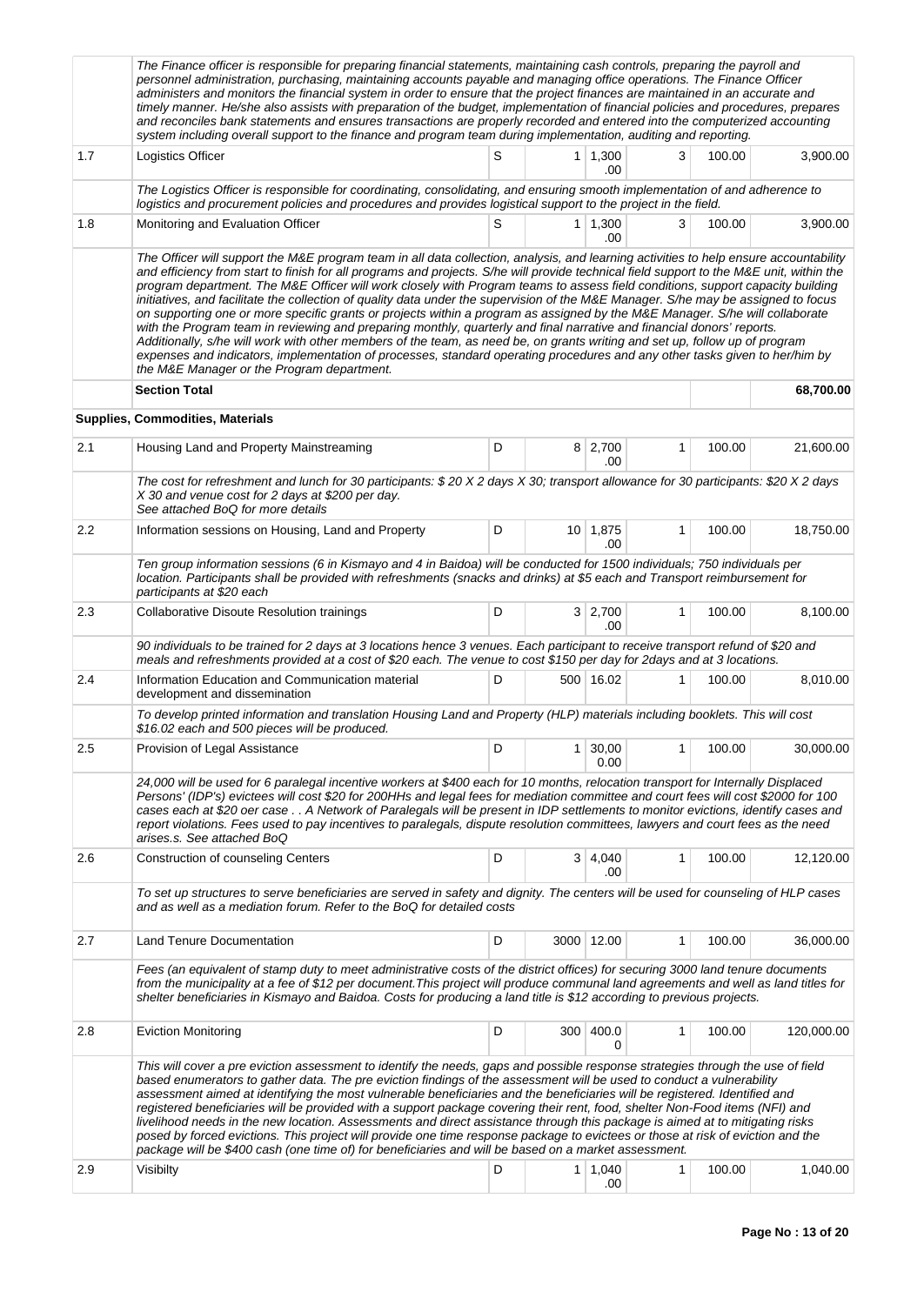|               | Materials with information on project specific themes. cost per t-shirt is \$15 while cap is \$5                                                                                                                                                                                                                                                                                                                                                                                                                                                                                                                                                                                                                                                                                                                                                                                                                                                                                                                                                                                                                                                                                                         |   |     |                        |              |        |            |
|---------------|----------------------------------------------------------------------------------------------------------------------------------------------------------------------------------------------------------------------------------------------------------------------------------------------------------------------------------------------------------------------------------------------------------------------------------------------------------------------------------------------------------------------------------------------------------------------------------------------------------------------------------------------------------------------------------------------------------------------------------------------------------------------------------------------------------------------------------------------------------------------------------------------------------------------------------------------------------------------------------------------------------------------------------------------------------------------------------------------------------------------------------------------------------------------------------------------------------|---|-----|------------------------|--------------|--------|------------|
| 2.10          | Advocacy                                                                                                                                                                                                                                                                                                                                                                                                                                                                                                                                                                                                                                                                                                                                                                                                                                                                                                                                                                                                                                                                                                                                                                                                 | D |     | 1   8,100<br>.00       | $\mathbf{1}$ | 100.00 | 8,100.00   |
|               | Advocacy on forced evictions through joint Housing, Land and Property forums with the protection cluster and budget to cover<br>costs of materials, refreshments and venue for the forum. A consultant to be hired to document forced evictions in project<br>locations through video. The consultant to visit settlements in project locations at risk of forced evictions and those faced with<br>forced evictions including survivors relocated to alternative land. Consultant to interview, record, edit and produce a 12 minute<br>documentary on forced evictions and security of land tenure in Baidoa and Kismayo to be used as an advocacy tool. Note:A<br>Consultant will visit project locations and conduct interviews and record and produce a video documentary on forced evictions<br>and security of tenure in Baidoa and Kismayo at \$5000 which will be used for advocacy with local government and other actors<br>addressing Housing, Land and Property issues in Somalia. Protection cluster conducts 2 advocacy forums in a year at cost of \$<br>3100 for the forum and this covers \$1900 for venue, materials and \$1200 refreshments during the forums.<br>. See attached BoQ |   |     |                        |              |        |            |
| 2.11          | Training of Housing, Land and Property sub-cluster members                                                                                                                                                                                                                                                                                                                                                                                                                                                                                                                                                                                                                                                                                                                                                                                                                                                                                                                                                                                                                                                                                                                                               | D |     | $1 \mid 7,400$<br>.00  | 1            | 100.00 | 7,400.00   |
|               | This will cost a total of \$7400. It will cover venue rent for HLP for 4 HLP sub-cluster meetings @475 for 1 day totaling \$1900,<br>refreshment for 15 participants @ 10 for 4 days totaling \$600, production of 100 booklets as advocacy materials @24.50 each<br>totaling \$2450, Refreshment and lunch for training the sub cluster on advocacy and cluster coordination for 25 participants @\$30<br>for 2 days totaling \$1500 and 1 training for HLP sub-cluster members @475 for 2 days totaling \$950.                                                                                                                                                                                                                                                                                                                                                                                                                                                                                                                                                                                                                                                                                         |   |     |                        |              |        |            |
| 2.12          | Printing of Token Cards                                                                                                                                                                                                                                                                                                                                                                                                                                                                                                                                                                                                                                                                                                                                                                                                                                                                                                                                                                                                                                                                                                                                                                                  | D | 150 | 4.26                   | 1            | 100.00 | 639.00     |
|               | Beneficiary registration cards will be produced to avoid double counting of beneficiaries. Each token card costs \$4.26 and 150<br>pieces will be produced hence a total of \$639 will be spent on their production. The token cards will be distributed to the evicted<br>head of households during registration                                                                                                                                                                                                                                                                                                                                                                                                                                                                                                                                                                                                                                                                                                                                                                                                                                                                                        |   |     |                        |              |        |            |
| 2.13          | Registration and post activity monitoring                                                                                                                                                                                                                                                                                                                                                                                                                                                                                                                                                                                                                                                                                                                                                                                                                                                                                                                                                                                                                                                                                                                                                                | D |     | $2 \mid 1,000$<br>.00  | 1            | 100.00 | 2,000.00   |
|               | Incentive workers will conduct field/ monitoring activities and costs will include 10 enumerators will conduct post activity<br>monitoring for 5 days at cost \$20 per day at 2 field locations which will be \$1000 $*2 = $2000$<br>. See attached BoQ                                                                                                                                                                                                                                                                                                                                                                                                                                                                                                                                                                                                                                                                                                                                                                                                                                                                                                                                                  |   |     |                        |              |        |            |
| 2.14          | Cash transfer charges through mobile transfer (Hormuud<br>Telecom)                                                                                                                                                                                                                                                                                                                                                                                                                                                                                                                                                                                                                                                                                                                                                                                                                                                                                                                                                                                                                                                                                                                                       | D |     | $1 \mid 4,000$<br>.00  | $\mathbf{1}$ | 100.00 | 4,000.00   |
|               | Transfer is a service that enables instant money transfer from an agency to the beneficiary and this attracts a fees from the<br>transfer agent. These fees will be covered under this budget line.                                                                                                                                                                                                                                                                                                                                                                                                                                                                                                                                                                                                                                                                                                                                                                                                                                                                                                                                                                                                      |   |     |                        |              |        |            |
|               | <b>Section Total</b>                                                                                                                                                                                                                                                                                                                                                                                                                                                                                                                                                                                                                                                                                                                                                                                                                                                                                                                                                                                                                                                                                                                                                                                     |   |     |                        |              |        | 277,759.00 |
| <b>Travel</b> |                                                                                                                                                                                                                                                                                                                                                                                                                                                                                                                                                                                                                                                                                                                                                                                                                                                                                                                                                                                                                                                                                                                                                                                                          |   |     |                        |              |        |            |
| 5.1           | <b>Travel Cost</b>                                                                                                                                                                                                                                                                                                                                                                                                                                                                                                                                                                                                                                                                                                                                                                                                                                                                                                                                                                                                                                                                                                                                                                                       | D |     | $1 \, 8,000$<br>.00    | 1            | 100.00 | 8,000.00   |
|               | This covers transport to and from the field locations linked to project activities and implementation. This includes flight and local<br>travel costs for the project staff to and from project locations during the implementation period of the project in order to monitor<br>project activities, budget monitoring and internal audits. Internal flights cost an average of \$250 and local travel includes car hire<br>for field visits at an average of \$150 per week (staff spend an average of 1 week) totalling to \$400 per staff per trip. 4 staff will<br>travel 5 times to the field bring the total amount to \$8000.<br>NRC will cover accommodation and per diem. Per Diem is \$50 per day and accommodation in the field at an average of \$100 per<br>week hence \$150 in total per staff. See BOQ for breakdown.<br>The staff will include: Information Counseling and Legal Assistance Specialist, PM, Coordinator and Officer.                                                                                                                                                                                                                                                     |   |     |                        |              |        |            |
| 5.2           | Vehicle Hire/Rent                                                                                                                                                                                                                                                                                                                                                                                                                                                                                                                                                                                                                                                                                                                                                                                                                                                                                                                                                                                                                                                                                                                                                                                        | D |     | $1 \, 2,000$<br>.00    | 3            | 100.00 | 6,000.00   |
|               | Vehicles are hired from within the project locations at \$2000 per month and 100% of this cost for 3 months will be met by the<br>project hence \$2000 to access locations with limited transport and for office use to visit field locations                                                                                                                                                                                                                                                                                                                                                                                                                                                                                                                                                                                                                                                                                                                                                                                                                                                                                                                                                            |   |     |                        |              |        |            |
|               | <b>Section Total</b>                                                                                                                                                                                                                                                                                                                                                                                                                                                                                                                                                                                                                                                                                                                                                                                                                                                                                                                                                                                                                                                                                                                                                                                     |   |     |                        |              |        | 14,000.00  |
|               | <b>General Operating and Other Direct Costs</b>                                                                                                                                                                                                                                                                                                                                                                                                                                                                                                                                                                                                                                                                                                                                                                                                                                                                                                                                                                                                                                                                                                                                                          |   |     |                        |              |        |            |
| 7.1           | Office rent                                                                                                                                                                                                                                                                                                                                                                                                                                                                                                                                                                                                                                                                                                                                                                                                                                                                                                                                                                                                                                                                                                                                                                                              | S |     | $1 \quad 2,000$<br>.00 | 12           | 16.67  | 4,000.80   |
|               | 16.67% Office rent contribution with a total of \$4000.80. The per month office rent charges are \$2000                                                                                                                                                                                                                                                                                                                                                                                                                                                                                                                                                                                                                                                                                                                                                                                                                                                                                                                                                                                                                                                                                                  |   |     |                        |              |        |            |
| 7.2           | Electricity                                                                                                                                                                                                                                                                                                                                                                                                                                                                                                                                                                                                                                                                                                                                                                                                                                                                                                                                                                                                                                                                                                                                                                                              | S |     | $1 \mid 1,700$<br>.00  | 12           | 25.00  | 5,100.00   |
|               | For the running of the Kismayo office; electricity; the cost of electricity in Kismayo is \$1700 per month. SHF will contribute 25%<br>with a total of \$5100. See attached BoQ for details                                                                                                                                                                                                                                                                                                                                                                                                                                                                                                                                                                                                                                                                                                                                                                                                                                                                                                                                                                                                              |   |     |                        |              |        |            |
| 7.3           | Office stationary                                                                                                                                                                                                                                                                                                                                                                                                                                                                                                                                                                                                                                                                                                                                                                                                                                                                                                                                                                                                                                                                                                                                                                                        | S |     | $1 \mid 1,091$<br>.00  | 1            | 100.00 | 1,091.00   |
|               | For contribution to office stationary for both Baidoa and Kismayo; the total cost for office supplies per month at both locations<br>combined is \$1091. This project will cover 100% of the office supplies for 1 month at both locations.                                                                                                                                                                                                                                                                                                                                                                                                                                                                                                                                                                                                                                                                                                                                                                                                                                                                                                                                                              |   |     |                        |              |        |            |
| 7.4           | Communication costs                                                                                                                                                                                                                                                                                                                                                                                                                                                                                                                                                                                                                                                                                                                                                                                                                                                                                                                                                                                                                                                                                                                                                                                      | S |     | $1 \mid 1,591$<br>.00  | 12           | 16.67  | 3,182.64   |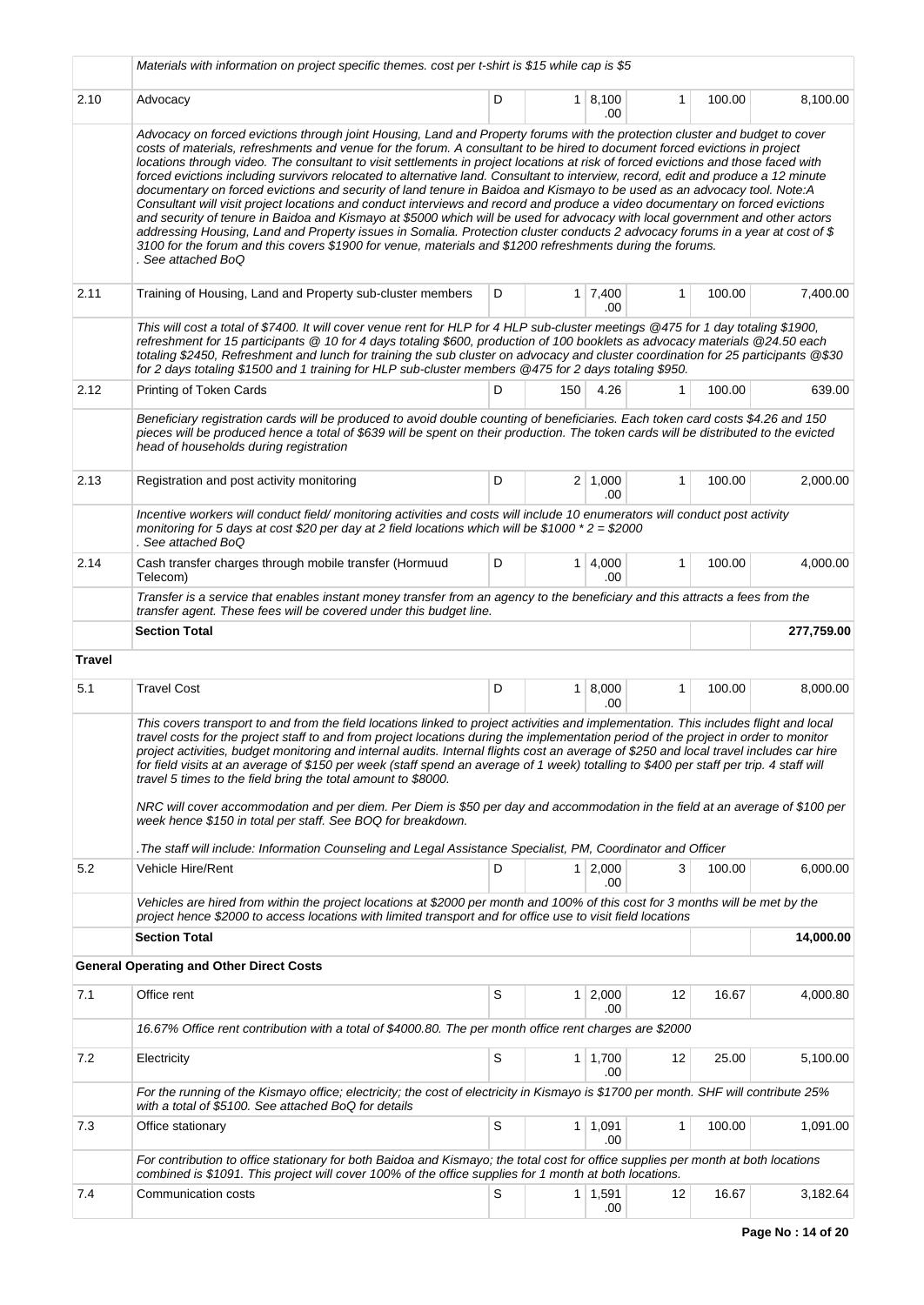|                         | Communication cost inlcuding telephone and Internet charges per month is \$1591, SHF will contribute 16.67% to the total \$<br>19,092 which is 3182.64. See attached BoQ for details |            |  |  |  |  |
|-------------------------|--------------------------------------------------------------------------------------------------------------------------------------------------------------------------------------|------------|--|--|--|--|
| <b>Section Total</b>    |                                                                                                                                                                                      | 13,374.44  |  |  |  |  |
| <b>SubTotal</b>         | 3,997.00                                                                                                                                                                             | 373,833.44 |  |  |  |  |
| Direct                  |                                                                                                                                                                                      | 348,759.00 |  |  |  |  |
| Support                 |                                                                                                                                                                                      | 25,074.44  |  |  |  |  |
| <b>PSC Cost</b>         |                                                                                                                                                                                      |            |  |  |  |  |
| <b>PSC Cost Percent</b> |                                                                                                                                                                                      | 7.00       |  |  |  |  |
| <b>PSC Amount</b>       |                                                                                                                                                                                      | 26,168.34  |  |  |  |  |
| <b>Total Cost</b>       |                                                                                                                                                                                      | 400,001.78 |  |  |  |  |

# **Project Locations**

| <b>Location</b>         | <b>Estimated</b><br>percentage<br>of budget<br>for each<br><b>location</b> | <b>Estimated number of beneficiaries</b><br>for each location |       |  |                           | <b>Activity Name</b>                                                                                                                                                                                                                                                                                                                                                                                                                                                                                                                                                                                                                                                                                                                                                                                                                                                                                                                                                                                                                                                                                                                                                                                                                                                                                                                                                                                                                                                                                                                                                                                                                                                                                                                                                                                   |
|-------------------------|----------------------------------------------------------------------------|---------------------------------------------------------------|-------|--|---------------------------|--------------------------------------------------------------------------------------------------------------------------------------------------------------------------------------------------------------------------------------------------------------------------------------------------------------------------------------------------------------------------------------------------------------------------------------------------------------------------------------------------------------------------------------------------------------------------------------------------------------------------------------------------------------------------------------------------------------------------------------------------------------------------------------------------------------------------------------------------------------------------------------------------------------------------------------------------------------------------------------------------------------------------------------------------------------------------------------------------------------------------------------------------------------------------------------------------------------------------------------------------------------------------------------------------------------------------------------------------------------------------------------------------------------------------------------------------------------------------------------------------------------------------------------------------------------------------------------------------------------------------------------------------------------------------------------------------------------------------------------------------------------------------------------------------------|
|                         |                                                                            | <b>Men</b>                                                    | Women |  | <b>Boys Girls   Total</b> |                                                                                                                                                                                                                                                                                                                                                                                                                                                                                                                                                                                                                                                                                                                                                                                                                                                                                                                                                                                                                                                                                                                                                                                                                                                                                                                                                                                                                                                                                                                                                                                                                                                                                                                                                                                                        |
| Bay -> Baidoa -> Baidoa |                                                                            | 40 2,906                                                      | 2,986 |  |                           | 5,892 Activity 1.1.1 : Group information sessions<br>conducted on HLP; information sessions will be<br>held within the settlements for targeted groups<br>taking into consideration age, gender and<br>diversity. The sessions will be for a period of one<br>to three hours and will involve provision of<br>information on HLP rights, remedies and<br>entitlements by ICLA staff and paralegals.<br>Development and dissemination of Information<br>Education and Communication materials on HLP;<br>NRC information services and activities will rely<br>on a variety of well-designed and effective IEC<br>materials to help ensure success and create the<br>desired impact on HLP. IEC materials will be<br>developed through evidence-based research and<br>situation analysis of the target population and the<br>HLP issues identified in order to determine target<br>audiences, appropriate prevention messages,<br>and strategies of distributing the materials.<br>Unified images, branding strategies, and<br>incorporated messages will serve as the best<br>approaches to create unity between the various<br>communication activities. They will allow the<br>target audiences to build up knowledge,<br>understanding, and protective action over time.<br>The information campaigns will maintain<br>credibility and trust, by providing practical, up-to-<br>date and accurate information, implemented and<br>reinforced in coordination with authorized<br>sources such as local authorities and public<br>places such as community centers and schools.<br>Community Outreach; paralegals will be trained<br>on the content and dissemination of IEC<br>materials and subsequently used to distribute the<br>materials to the target audience within the project<br>locations. |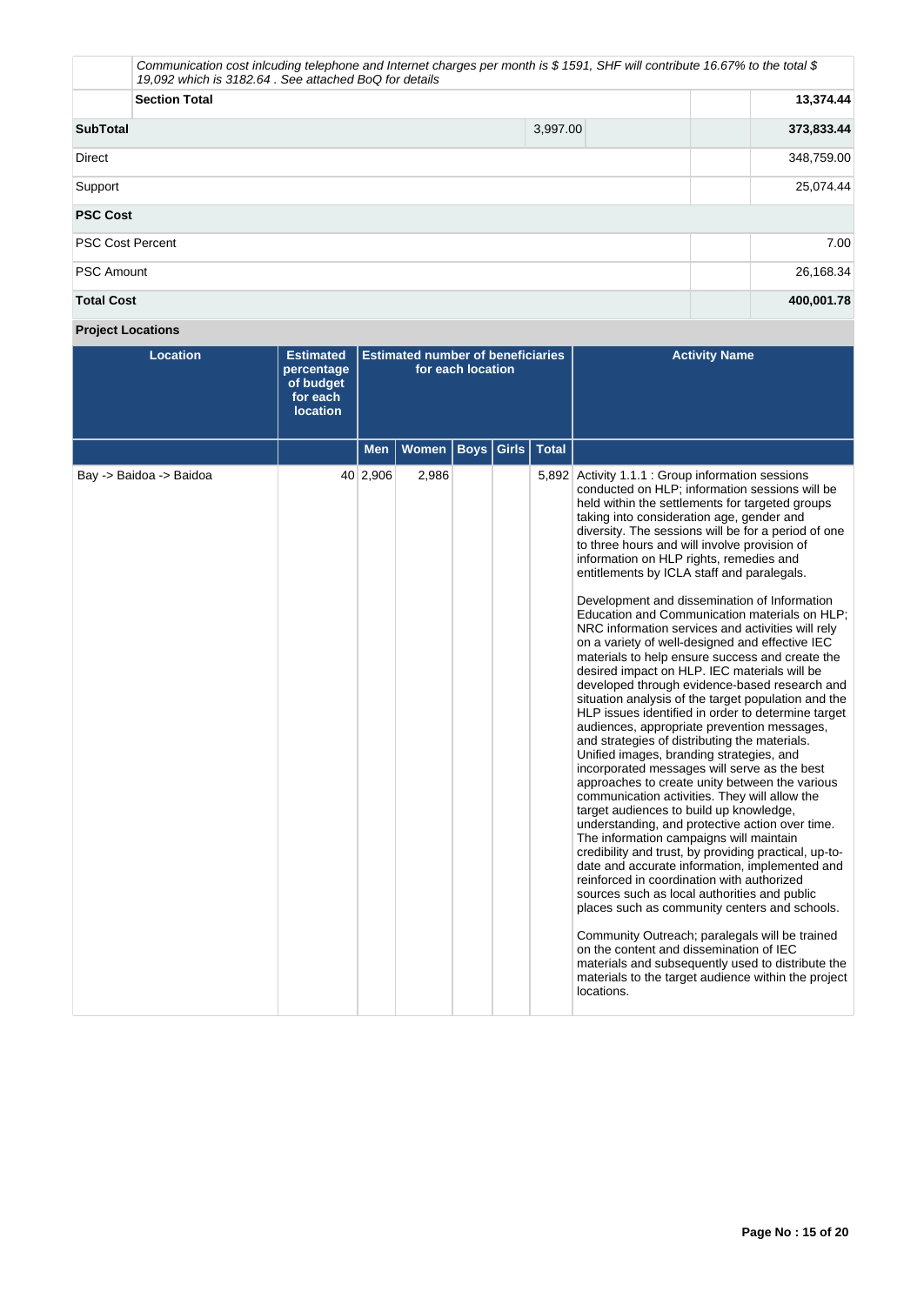| Lower Juba -> Kismayo -><br>Dalxiiska | 60 3,214 | 5,624 |  | 8,838 Activity 1.1.1 : Group information sessions<br>conducted on HLP; information sessions will be<br>held within the settlements for targeted groups<br>taking into consideration age, gender and<br>diversity. The sessions will be for a period of one<br>to three hours and will involve provision of<br>information on HLP rights, remedies and<br>entitlements by ICLA staff and paralegals.<br>Development and dissemination of Information<br>Education and Communication materials on HLP;<br>NRC information services and activities will rely<br>on a variety of well-designed and effective IEC<br>materials to help ensure success and create the<br>desired impact on HLP. IEC materials will be<br>developed through evidence-based research and<br>situation analysis of the target population and the<br>HLP issues identified in order to determine target<br>audiences, appropriate prevention messages,<br>and strategies of distributing the materials.<br>Unified images, branding strategies, and<br>incorporated messages will serve as the best<br>approaches to create unity between the various<br>communication activities. They will allow the<br>target audiences to build up knowledge,<br>understanding, and protective action over time.<br>The information campaigns will maintain<br>credibility and trust, by providing practical, up-to-<br>date and accurate information, implemented and<br>reinforced in coordination with authorized<br>sources such as local authorities and public<br>places such as community centers and schools. |
|---------------------------------------|----------|-------|--|---------------------------------------------------------------------------------------------------------------------------------------------------------------------------------------------------------------------------------------------------------------------------------------------------------------------------------------------------------------------------------------------------------------------------------------------------------------------------------------------------------------------------------------------------------------------------------------------------------------------------------------------------------------------------------------------------------------------------------------------------------------------------------------------------------------------------------------------------------------------------------------------------------------------------------------------------------------------------------------------------------------------------------------------------------------------------------------------------------------------------------------------------------------------------------------------------------------------------------------------------------------------------------------------------------------------------------------------------------------------------------------------------------------------------------------------------------------------------------------------------------------------------------------------------------------------------------|
|                                       |          |       |  | Community Outreach; paralegals will be trained<br>on the content and dissemination of IEC<br>materials and subsequently used to distribute the<br>materials to the target audience within the project<br>locations.                                                                                                                                                                                                                                                                                                                                                                                                                                                                                                                                                                                                                                                                                                                                                                                                                                                                                                                                                                                                                                                                                                                                                                                                                                                                                                                                                             |

# **Documents**

| <b>Category Name</b>                | <b>Document Description</b>                                  |
|-------------------------------------|--------------------------------------------------------------|
| Signed Project documents            | HC signed Combined Allocation letter for NRCs and WV.doc.pdf |
| <b>Signed Project documents</b>     | HC signed combined FTR for NRC and WV.pdf                    |
| <b>Signed Project documents</b>     | HC IP and EO Signed allocation letter 281016.pdf             |
| <b>Project Supporting Documents</b> | ICLA_DURABLE SOLUTION _ KISMAYO 2016.pdf                     |
| <b>Project Supporting Documents</b> | Multi-sectorial Report - Baidoa 2015.pdf                     |
| <b>Project Supporting Documents</b> | Kismayo Evictions - Final Assessment Report June 2015pdf     |
| <b>Project Supporting Documents</b> | Cash Memo 2579 15916.pdf                                     |
| <b>Budget Documents</b>             | Detailed Budget SHF ICLA 2016.xlsx                           |
| <b>Budget Documents</b>             | REVISED SHF ICLA budget Updated 4July2016.xlsx               |
| <b>Budget Documents</b>             | NRC ICLA SHF Budget updated 27072016.xlsx                    |
| <b>Budget Documents</b>             | NRC 2579 BOQs - 3.8.16.xlsx                                  |
| <b>Budget Documents</b>             | REVISED NRC Protection budget 25082016.xlsx                  |
| <b>Budget Documents</b>             | REVISED NRC Protection budget 05092016.xlsx                  |
| <b>Budget Documents</b>             | REVISED NRC Protection budget 07092016.xlsx                  |
| <b>Budget Documents</b>             | Revised NRC Protection budget 08-09-2016.xlsx                |
| <b>Budget Documents</b>             | NRC Protection budget Revised 14-09-2016.xlsx                |
| <b>Budget Documents</b>             | Cash Memo 2579_15-9-15.pdf                                   |
| <b>Grant Agreement</b>              | Grant Agreement SOM 16 -3485-R-Prot-INGO-2579.pdf            |